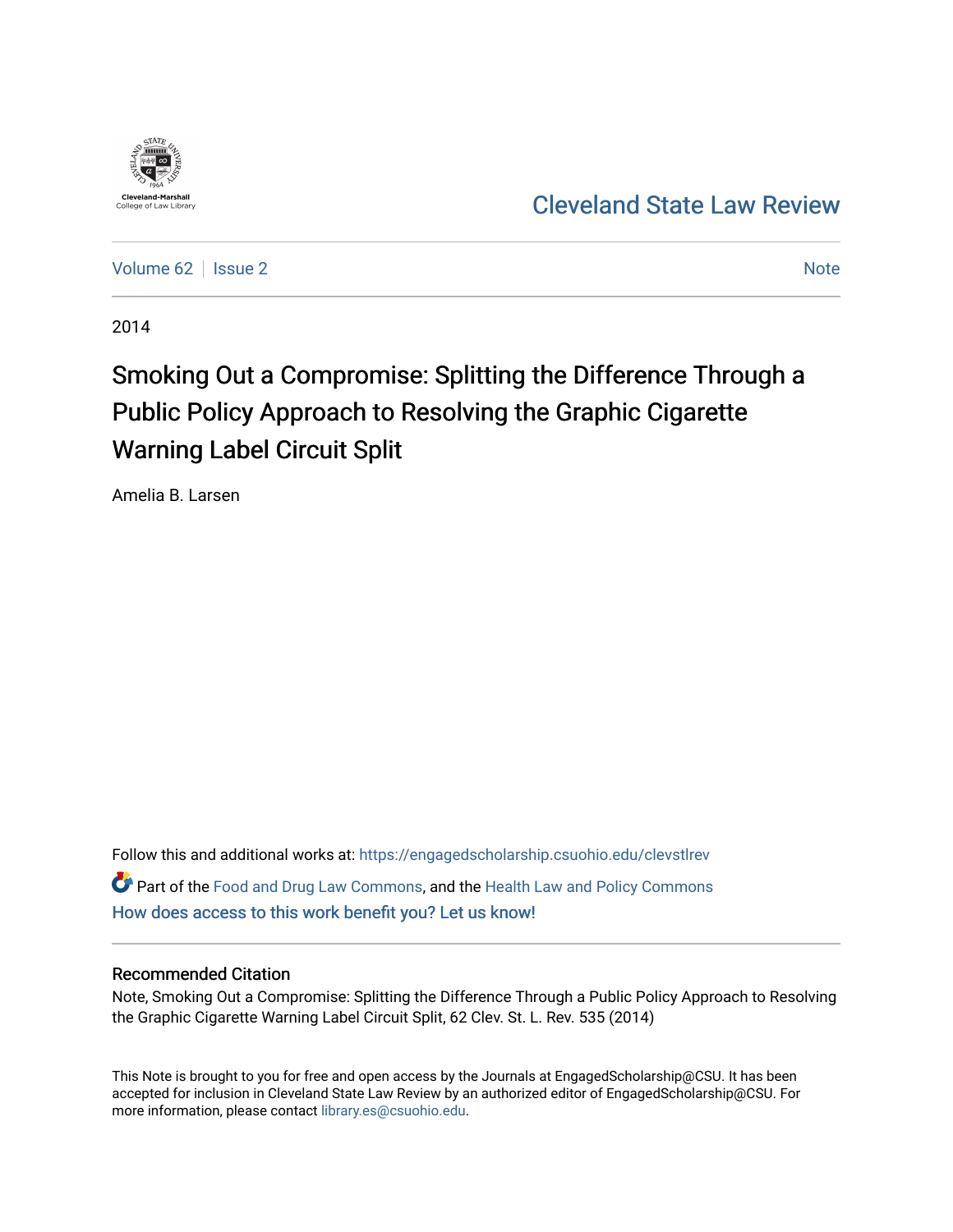# **SMOKING OUT A COMPROMISE: SPLITTING THE DIFFERENCE THROUGH A PUBLIC POLICY APPROACH TO RESOLVING THE GRAPHIC CIGARETTE WARNING LABEL CIRCUIT SPLIT**

AMELIA B. LARSEN<sup>\*</sup>

| I.       |                                                              |                  |                                                                    |  |  |
|----------|--------------------------------------------------------------|------------------|--------------------------------------------------------------------|--|--|
| П.       | UNDERSTANDING COMPELLED COMMERCIAL SPEECH AND THE FDA'S      |                  |                                                                    |  |  |
|          |                                                              |                  |                                                                    |  |  |
|          | $\overline{A}$                                               |                  | Compelled Commercial Speech under the First Amendment 538          |  |  |
|          |                                                              | $1_{-}$          |                                                                    |  |  |
|          |                                                              | $\overline{2}$ . |                                                                    |  |  |
|          |                                                              | $\mathcal{E}$    |                                                                    |  |  |
|          | $B_{\cdot}$                                                  |                  | FDA's Proposed Graphic Cigarette Warning Labels 541                |  |  |
|          | $\overline{C}$                                               |                  |                                                                    |  |  |
|          | D.                                                           |                  | Impact of Cigarette Smoking on Low-Income and Less Educated        |  |  |
|          |                                                              |                  |                                                                    |  |  |
| III.     | COMMERCIAL SPEECH CONSTITUTIONALITY UNDER THE WOOLEY         |                  |                                                                    |  |  |
|          |                                                              |                  |                                                                    |  |  |
|          | $\overline{A}$                                               |                  |                                                                    |  |  |
| $IV_{-}$ |                                                              |                  | COMMERCIAL SPEECH CONSTITUTIONALITY UNDER THE ZAUDERER             |  |  |
|          |                                                              |                  |                                                                    |  |  |
|          | $\mathcal{A}$ .                                              |                  | An Alternative Approach: Applicability of the Zauderer Standard to |  |  |
|          |                                                              |                  |                                                                    |  |  |
|          | В.                                                           |                  | Cigarette Warning Labels are Constitutional Under Zauderer 551     |  |  |
| V.       | COMMERCIAL SPEECH CONSTITUTIONALITY UNDER THE CENTRAL HUDSON |                  |                                                                    |  |  |
|          |                                                              |                  |                                                                    |  |  |
|          | $\mathcal{A}$ .                                              |                  | The Central Hudson Standard is the Most Appropriate Level of       |  |  |
|          |                                                              |                  | Scrutiny to Apply to Graphic Cigarette Warning Labels 553          |  |  |
|          | $B_{\cdot}$                                                  |                  | Application of the Central Hudson Standard to Cigarette Warning    |  |  |
|          |                                                              |                  |                                                                    |  |  |
|          |                                                              | $1_{-}$          | The Graphic Cigarette Warning Labels are Legal and Not             |  |  |
|          |                                                              |                  |                                                                    |  |  |
|          |                                                              | 2 <sup>1</sup>   | The Smoking Warnings Bear a Substantial Government Interest        |  |  |
|          |                                                              |                  |                                                                    |  |  |
|          |                                                              |                  | There is a Substantial Public Health Interest 555<br>i             |  |  |
|          |                                                              |                  | ii.                                                                |  |  |
|          |                                                              |                  | iii.                                                               |  |  |
|          |                                                              | 3.               | The Smoking Warnings Directly Advance the Government's             |  |  |
|          |                                                              |                  |                                                                    |  |  |
|          |                                                              |                  |                                                                    |  |  |

l

 <sup>\*</sup> J.D. expected 2014, Cleveland State University, Cleveland-Marshall College of Law; B.A., The Ohio State University. Thank you to Professor Sandra Kerber for serving as my note advisor. I would also like to express my heartfelt gratitude to my family, Michael, Mary Jane, and David Larsen, for their continuous encouragement, love, and support.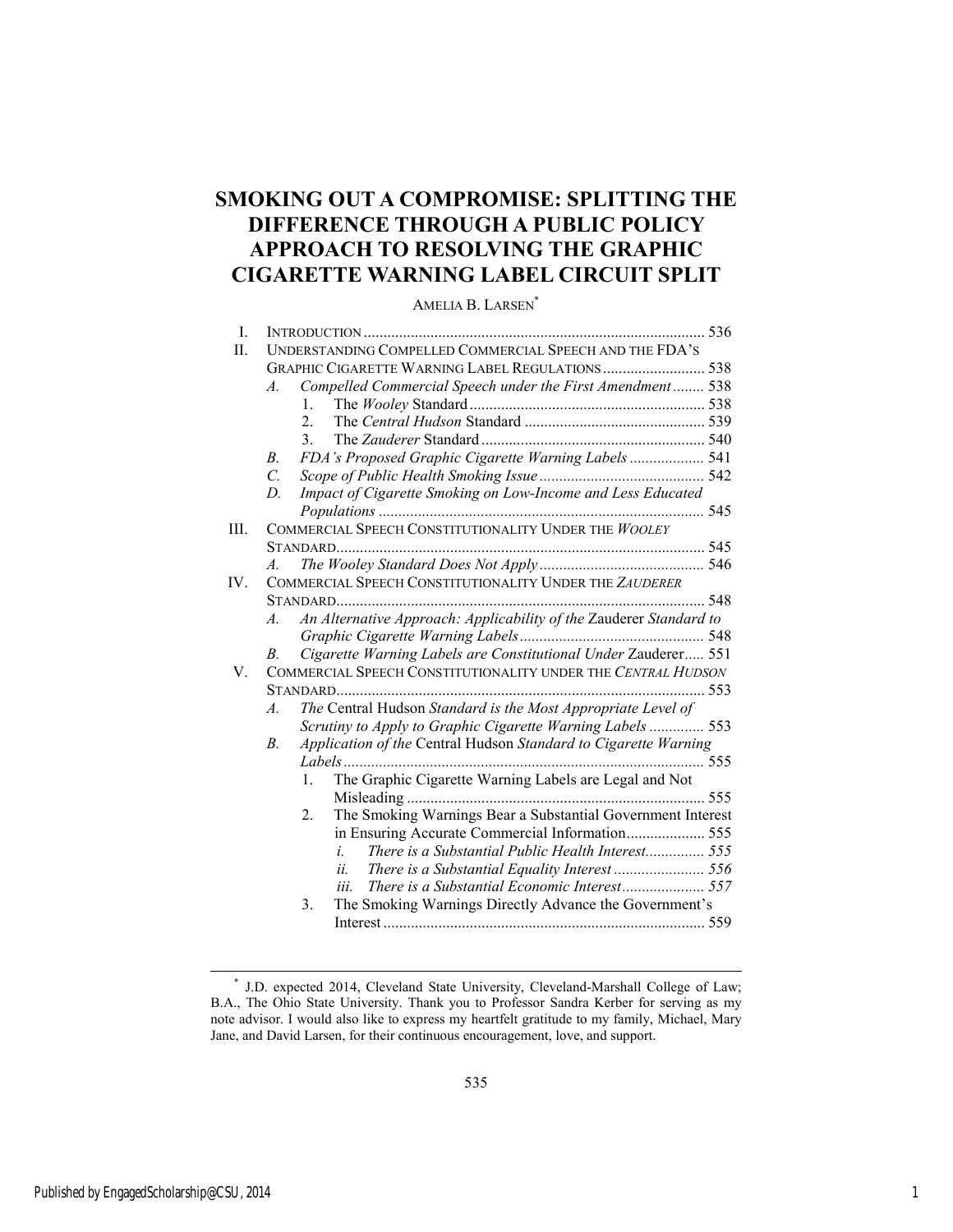| The Smoking Warnings are No More Extensive than Necessary |  |
|-----------------------------------------------------------|--|
|                                                           |  |
|                                                           |  |

#### I. INTRODUCTION

Hairdryers: "WARNING: do not use while in the shower;" sleeping pills: "WARNING: may cause drowsiness;" matches: "WARNING: contents may catch fire;" and Hershey's Almond Bar: "WARNING: may contain traces of nuts." Many of the products consumers purchase contain these types of product warnings. Understandably, consumers become callous to these product warnings, and they lose their efficacy. This is the problem with the current cigarette warning labels. The current warning labels have not been edited since 1984, and studies have dubbed the labels "vague," "stale," and "worn-out."<sup>1</sup> Since warnings were first placed on cigarette packages in 1966, the prevalence of smoking in the United States has steadily declined.<sup>2</sup> However, currently, tobacco smoking declines in the U.S. have halted and rates of tobacco use have even begun to increase.<sup>3</sup>

Nowhere is this problem more apparent than among low socioeconomic populations. Consider Lindell Harvey, 54, living in Philadelphia, the poorest of the 10 largest US cities. Philadelphia also has one of the highest rates of smoking of any large city. Harvey finds that he often makes the decision to smoke cigarettes over choosing to eat. Harvey explains that his cigarettes get him through his hard days, that "[i]n [his] mind, the smoking becomes a comfort as [he] tr[ies] to create ways to get food," and that he smokes "out of anxiety because [he doesn't] have the food [he] need[s]."<sup>4</sup> Sadly, Harvey's story is not uncommon; many poor individuals make this same choice every day. Researchers explain that "[n]icotine gets into the part of the brain stem that creates a sense of safety, comfort, warmth. If you have to decide between buying bread or cigarettes, not buying cigarettes creates a disease and agitation in the brain that says there's only one way to fix this situation: Just smoke."<sup>5</sup>

In response to cigarette warnings' waning efficacy Congress enacted the Family Smoking Prevention and Tobacco Control Act that gives the Food and Drug Administration ("FDA") the authority to issue updated warnings on cigarette packaging. On June 21, 2011, the FDA released its proposed warnings. The warnings include nine pictorial messages depicting the negative consequences of

2 Goodarz Danaei et al., *The Preventable Causes of Death in the United States: Comparative Risk Assessment of Dietary*, *Lifestyle, and Metabolic Risk Factors*, 6 PLOS MED 6(4): e1000058. doi:10.1371/journal.pmed.1000058, at 20 (2009).

<sup>3</sup> *Id.*

4 Alfred Lubrano, *Struggling with Hunger and Poverty, and Caught in Tobacco's Grip*, PHILA. INQUIRER, October 14, 2013.

<sup>5</sup> *Id.*

 <sup>1</sup>  $1$  U.S. Dep't of Health & Human Servs., Ctrs. for Disease Control & Prevention, NAT'L CTR. FOR CHRONIC DISEASE PREVENTION AND HEALTH PROMOTION, OFFICE ON SMOKING AND HEALTH, PREVENTING TOBACCO USE AMONG YOUTH AND YOUNG ADULTS: A REPORT OF THE SURGEON GENERAL 716 (2012) [hereinafter SURGEON GENERAL REPORT]; *see also* Ellen Peters et al., *The Impact and Acceptability of Canadian-Style Cigarette Warning Labels Among U.S. Smokers and Nonsmokers,* 9 NICOTINE & TOBACCO RESEARCH 473, 473 (2007).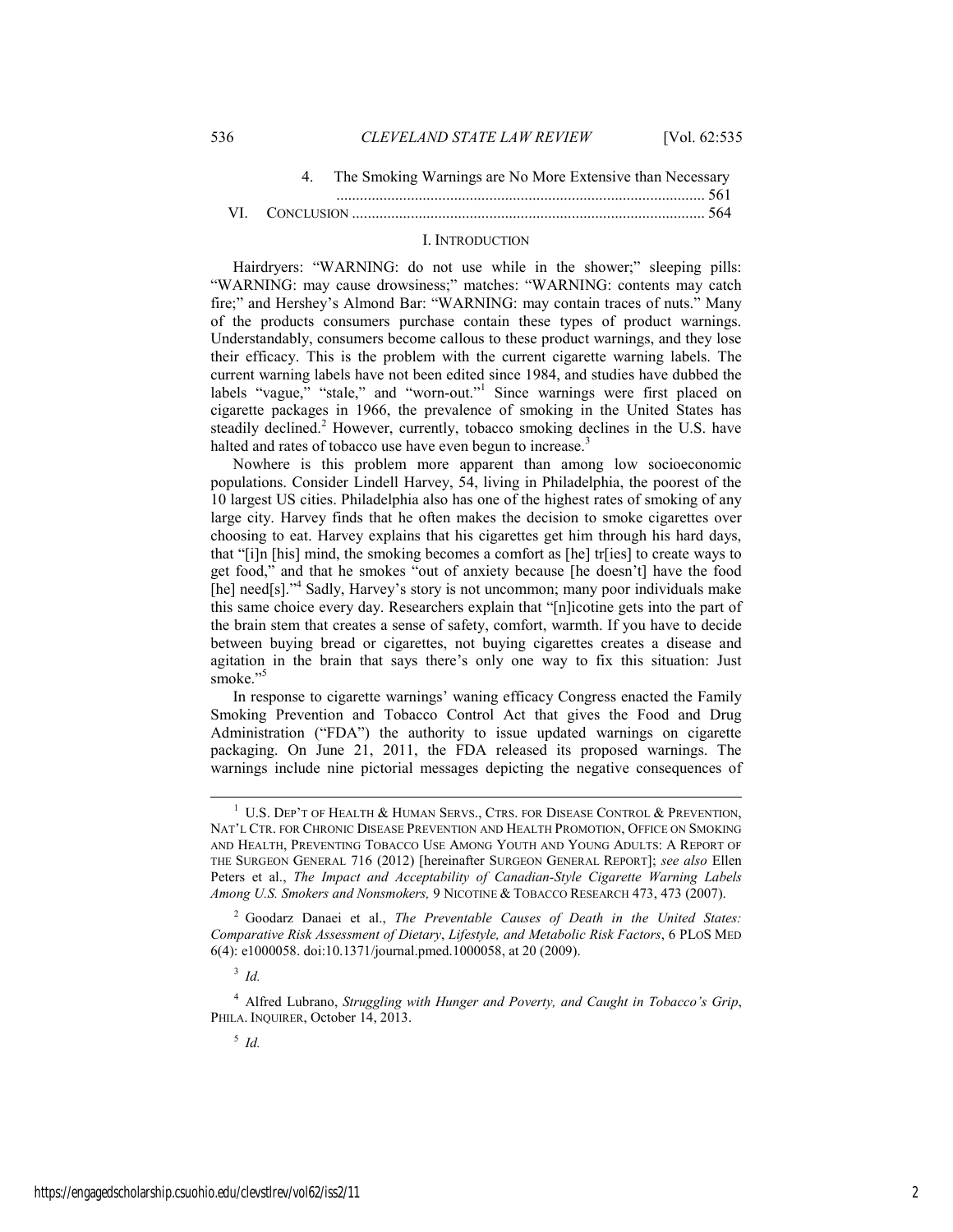smoking, including a sore-covered smoker's mouth and a cadaver with staples running up the chest.<sup>6</sup> Before the FDA's warnings could even go into effect, set for September 2012, the tobacco companies filed several lawsuits challenging the warnings' constitutionality. Two of these lawsuits have been heard before the United States Federal Circuit Courts of Appeals; the decisions are split. Tobacco companies argue that the proposed warnings infringe on their First Amendment commercial speech rights. The issue regarding the government's ability to compel commercial speech regulations has not yet been resolved by the Supreme Court. This issue presents an opportunity to provide a needed solution to an unsettled issue in the dramatic legal landscape of "Big Tobacco" versus the United States government, marking this issue likely for a "Supreme Court showdown."<sup>7</sup> However, after the D.C. Circuit struck down the FDA's proposed warnings, the government chose not

to appeal the decision to the Supreme Court.<sup>8</sup> Instead, the FDA is re-working the

warnings and looking to release edited warnings in the near future. The public health crisis' severity, and the resulting economic impact of smoking related health care costs, create a substantial governmental interest, necessitating the FDA's use of the proposed graphic warning labels. In light of the immense nature of the smoking problem, and the projected effectiveness of mandating graphic warning labels (illustrated by overwhelming scientific evidence), the proposed warnings do not infringe on the tobacco companies' limited First Amendment corporate free speech rights. The Supreme Court's precedential reasoning that the true goal of the First Amendment is to promote the efficient exchange of information strongly supports governmental imposition of disclosures of truthful information. The imposition of graphic warning labels is necessary; the tobacco market exploits the lower class by capitalizing on their under-education regarding the negative health consequences of smoking. This injustice can be corrected by providing the most direct and clear communication imaginable to consumers to ensure they are completely informed of the peril they are placing themselves in when they choose to smoke—the graphic warning labels provide this kind of communication.

This Note discusses why the FDA's warning labels meet First Amendment constitutional scrutiny and serve a substantial governmental interest regarding the country's public health, socioeconomic equality, and economy. Part II of this Note provides a background of the Court's First Amendment jurisprudence. This background section discusses the three levels of constitutional scrutiny that courts have applied to cases of compelled commercial speech. Part III of this Note establishes that the strictest of these standards, the *Wooley* standard, is not the appropriate standard to apply to the FDA's cigarette warning label regulations. Part IV of this Note provides that the Supreme Court may decide to apply the *Zauderer*  rational-basis standard of scrutiny for the cigarette warning labels; the FDA

7 Steven A. Delchin, *D.C. Circuit Splits with Sixth Circuit on Color Graphic Cigarette Warnings; Supreme Court Showdown Likely*, LEXOLOGY (Aug. 28, 2012), http://www. lexology.com/library/detail.aspx?g=7863b79d-f9a1-44b5-8543-9a36530db138.

8 U.S. Dep't of Health & Human Servs., *Cigarette Health Warnings*, U.S. FOOD & DRUG ADMIN., http://www.fda.gov/TobaccoProducts/Labeling/Labeling/CigaretteWarningLabels/ default.htm (last updated June 6, 2013).

 <sup>6</sup> *FDA Unveils Final Cigarette Warning Labels: New labels Will Help Prevent Children from Smoking and Help Adults Quit*, U.S. DEP'T OF HEALTH & HUMAN SERVS. (June 21, 2011), http://www.fda.gov/NewsEvents/Newsroom/PressAnnouncements/ucm260181.htm.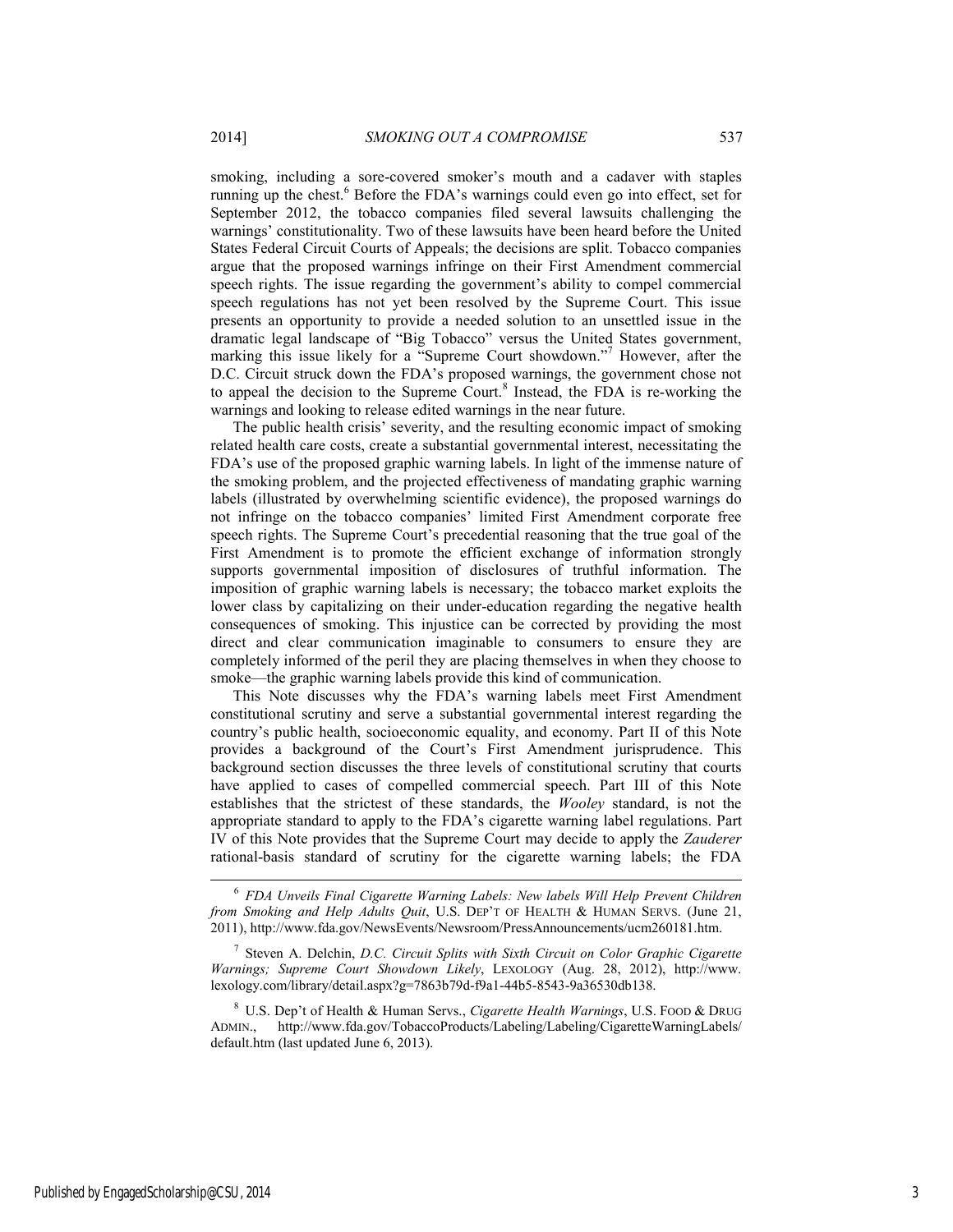regulations are constitutional under this standard. Part V of this Note provides that the *Central Hudson* standard is the most appropriate for reviewing the cigarette warning regulations, and further provides that the regulations are constitutional under that standard. Finally, Part VI of this Note provides a conclusion that explains that governmental impositions of commercial speech limitations are constitutional, because they are motivated by serious and imminent policy concerns.

# II. UNDERSTANDING COMPELLED COMMERCIAL SPEECH AND THE FDA'S GRAPHIC CIGARETTE WARNING LABEL REGULATIONS

#### *A. Compelled Commercial Speech under the First Amendment*

The First Amendment, as part of the Bill of Rights, protects freedom of speech. The addition of the Bill of Rights to the Constitution contemplated protecting *individual* rights; individual speech receives greater protection than commercial speech.<sup>9</sup> The Supreme Court has defined commercial speech as an "expression related solely to the economic interests of the speaker and its audience."10 While the Supreme Court has waivered somewhat in limiting commercial speech's First Amendment protection, it has rigidly retained that commercial speech does not receive the same protection as other types of speech.<sup>11</sup> Compelled commercial speech occurs where a governmental regulation requires a commercial entity to disclose specific information in its commercial communications.<sup>12</sup> The compelled commercial speech area has not yet been clarified by the Supreme Court.<sup>13</sup> Compelled commercial speech cases adjudicated today face one of three constitutional scrutiny standards: the strict scrutiny *Wooley* standard, the intermediate scrutiny *Central Hudson* standard, and the rational-basis *Zauderer*  standard.<sup>14</sup>

#### 1. The *Wooley* Standard

The Supreme Court established the strictest of these standards in *Wooley v. Maynard*. The Supreme Court, in *Wooley*, determined that a strict scrutiny analysis is proper where the regulation at issue is not sufficiently compelling to justify

<sup>13</sup> *Id.*

 <sup>9</sup> Cent. Hudson Gas & Elec. Corp. v. Pub. Serv. Comm'n of N.Y., 447 U.S. 557, 561 (1980); Va. State Bd. of Pharmacy v. Va. Citizens Consumer Council, Inc., 425 U.S. 748, 762 (1976); Bates v. State Bar of Ariz., 433 U.S. 350, 363-64 (1977); Friedman v. Rogers, 440 U.S. 1, 11 (1979) (defining commercial speech as an "expression related solely to the economic interests of the speaker and its audience").

<sup>10</sup> *Cent. Hudson Gas & Elec. Corp.*, 447 U.S. at 561.

<sup>11</sup> Dayna B. Royal, *Resolving the Compelled-Commercial-Speech Conundrum*, 19 VA. J. SOC. POL'Y & L. 205, 213-15 (2012). *See generally* Samantha Rauer, *When the First Amendment and Public Health Collide: The Court's Increasingly Strict Constitutional Scrutiny of Health Regulations that Restrict Commercial Speech*, 38 AM. J.L. & MED. 690 (2012).

<sup>12</sup> Royal, *supra* note 11, at 206.

<sup>14</sup> Turner Broad. Sys., Inc. v. Fed. Commc'ns Comm'n, 512 U.S. 622, 641 (1994); R.J. Reynolds Tobacco Co. v. Food & Drug Admin., 696 F.3d 1205, 1221-22 (2012).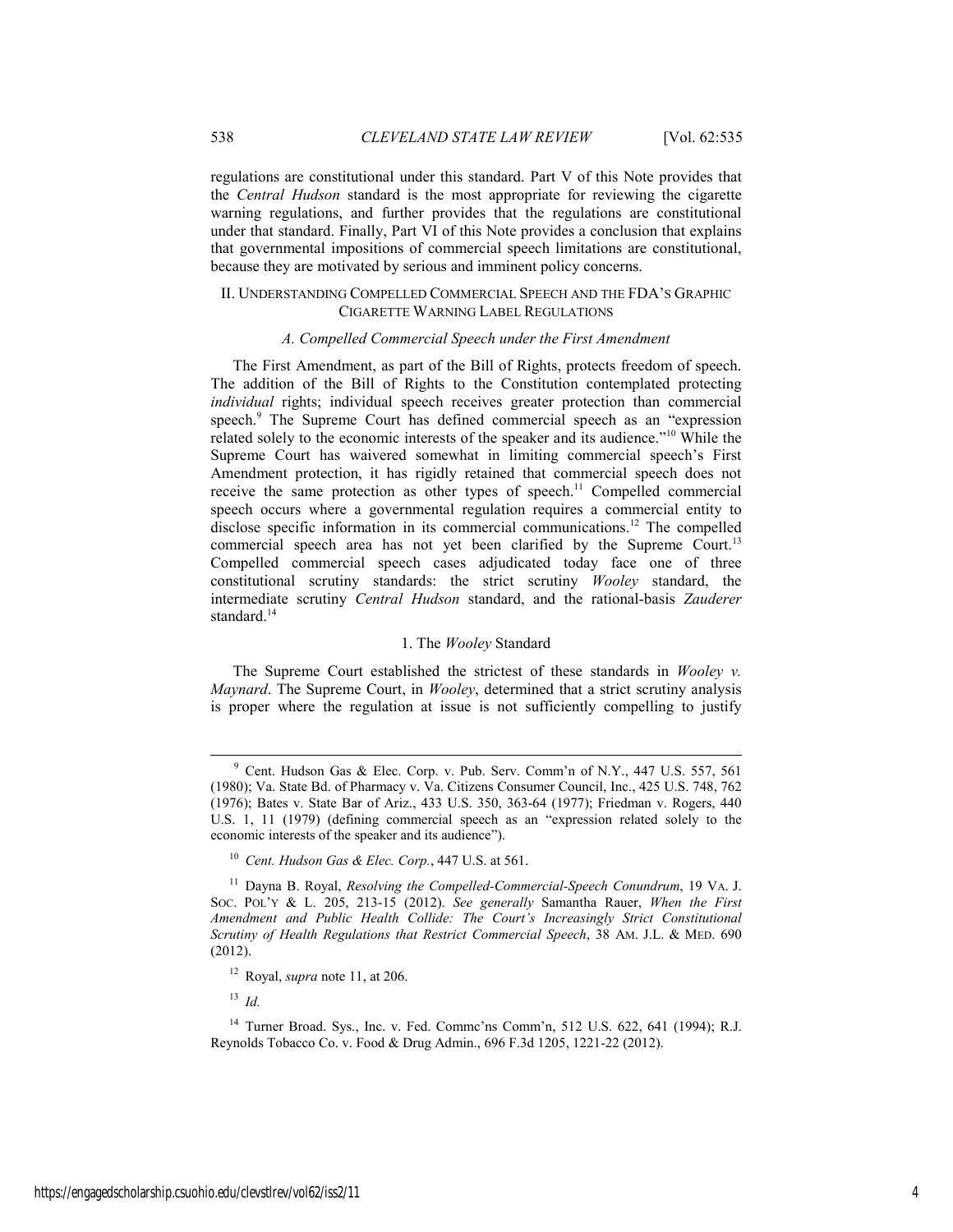requiring the compelled speech.15 The Court stated that if the governmental purpose is considered legitimate and substantial, it must next determine if the means to achieving that purpose "broadly stifle fundamental personal liberties" and whether "the end can be more narrowly achieved."16 In *Wooley,* Jehovah's Witness citizens in New Hampshire challenged the constitutionality of regulations requiring them to display the state's motto, "Live Free or Die," on their vehicle license plates.<sup>17</sup> The Supreme Court found that the government's goal of communicating a proper appreciation of history, state pride, and individualism could be achieved in a number of other ways than to require the state motto on its citizens' license plates.18 The court held that the state could not constitutionally require an individual to participate in the dissemination of the state's ideological message by displaying that message on his private property with the express purpose of it being read by the public.<sup>19</sup> The state's interest to disseminate its ideologies could not outweigh an individual's First Amendment rights.<sup>20</sup>

In *Wooley*, the Supreme Court determined that compelled speech is unconstitutional if the government's interest "can be more narrowly achieved." <sup>21</sup> The *Wooley* Court thus created a two-prong standard: (1) the government must demonstrate a compelling government interest; and (2) that the compelling government interest must be narrowly tailored.22 While *Wooley* does not directly address the issue of commercial speech, the Court has subsequently applied its ruling in several First Amendment commercial speech cases.<sup>23</sup> The Supreme Court has not yet settled the varied application of *Wooley* to commercial speech cases.

#### 2. The *Central Hudson* Standard

The intermediate level of scrutiny, as applied to compelled commercial speech, uses the four part *Central Hudson* test. In *Central Hudson Gas & Electric Corporation v. Public Service Commission of New York*, the Public Service Commission of the State of New York issued a regulation that banned electric utilities in the State of New York from participating in any advertising that promoted the use of electricity.<sup>24</sup> The Commission issued this regulation to promote energy conservation motivated by limited state energy resources.<sup>25</sup> The Central Hudson Gas and Electric Corporation challenged the Commission's regulation, arguing that the

15 Wooley v. Maynard, 430 U.S. 705, 716 (1977).

<sup>16</sup> *Id.*

<sup>17</sup> *Id.*

<sup>18</sup> *Id.* at 717.

<sup>19</sup> *Id.* at 705.

<sup>20</sup> *Id.*

 $^{21}$  *Id.* at 716.

<sup>22</sup> *Id.* at 714-16.

<sup>23</sup> *Id.* at 705.

<sup>24</sup> Cent. Hudson Gas & Electric Corp. v. Pub. Serv. Comm'n of N.Y., 447 U.S. 557, 566 (1980).

<sup>25</sup> *Id.* at 568.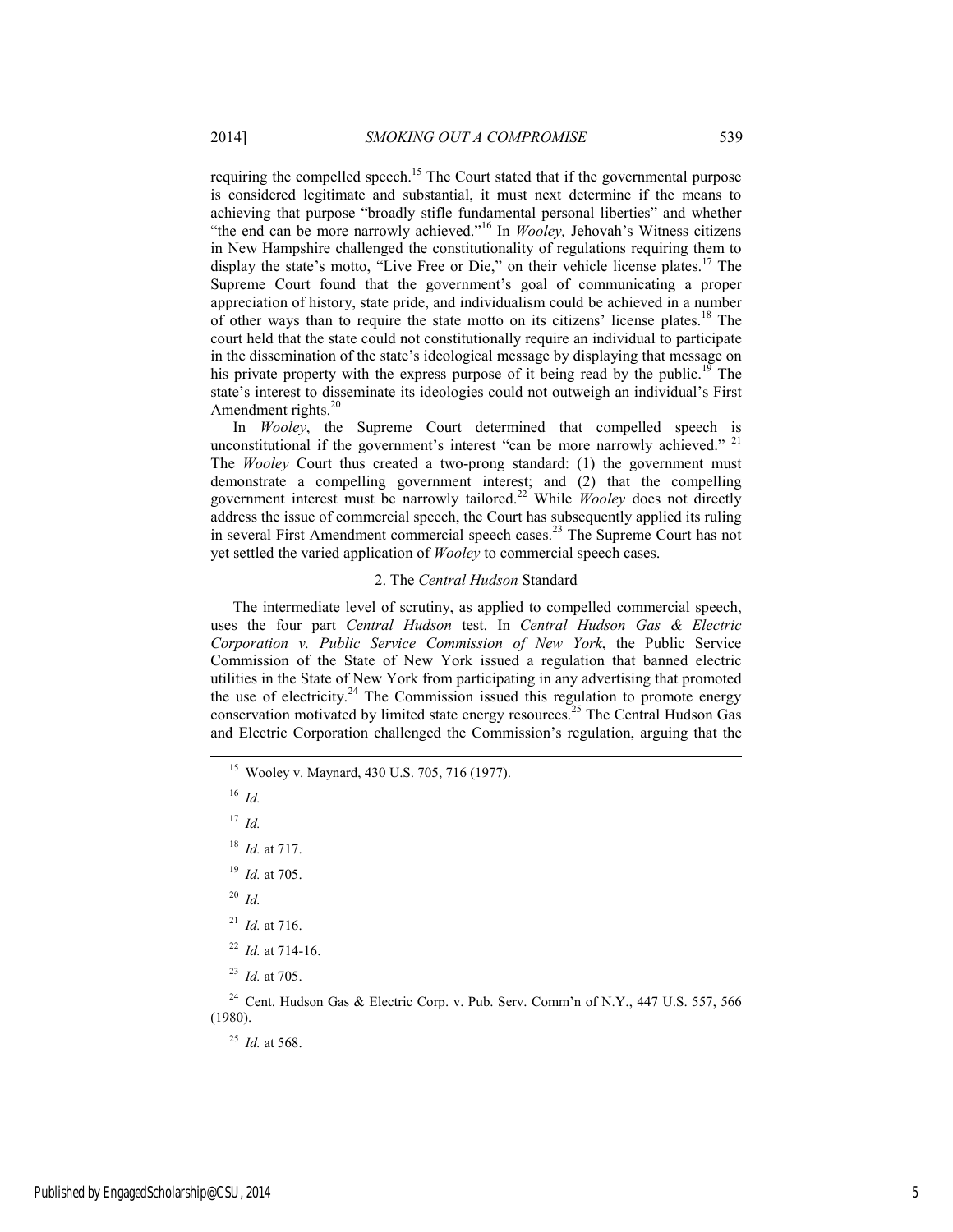regulation restrained their commercial speech in violation of the First Amendment.<sup>26</sup> The Supreme Court established that in order to receive First Amendment protection, the commercial speech regulation at issue must: (1) at least "concern lawful activity and not be misleading;" and (2) "the asserted governmental interest [must be] substantial."<sup>27</sup> Further, the court must then determine "whether the regulation directly advances the governmental interest asserted, and whether it is not more extensive than is necessary to serve that interest."<sup>28</sup> The Court subsequently held that this test does not mean that the government must use the least restrictive means possible to achieve its goals.<sup>29</sup>

#### 3. The *Zauderer* Standard

*Zauderer v. Office of Disciplinary Counsel of Supreme Court* is the least strict of the constitutional scrutiny standards applied to cases of compelled commercial speech. Philip Zauderer, an Ohio attorney, was reprimanded by the Office of Disciplinary Counsel of the Supreme Court of Ohio for issuing advertisements that violated the Disciplinary Rules of the Ohio Code of Professional Responsibility.<sup>30</sup> The Supreme Court, in *Zauderer*, chose to adopt a more lenient standard of review than *Central Hudson*. 31 The Court justified this less strict standard by drawing a distinction between a factual-disclosure regulation, which warranted the more lenient standard, and restrictions on commercial speech, which called for the stricter *Central*  Hudson standard.<sup>32</sup> In *Zauderer*, the Supreme Court stated that a governmental compelled disclosure that is "purely factual and uncontroversial information" does not violate any First Amendment protection so long as the speech is "reasonably related to the state's interest in preventing" consumer deception.<sup>33</sup> The Court

<sup>27</sup> *Id.*

<sup>28</sup> *Id.*

29 Lorillard Tobacco Co. v. Reilly, 533 U.S. 525, 556 (2001).

 $30\,$  Zauderer issued advertisements which were found to be misleading to potential clients. One such promise concerned an advertisement that Zauderer would refund the full legal fee to clients if they were convicted of drunk driving. The disciplinary counsel determined that this was misleading because it failed to mention the possibility of plea bargaining where the offender may be found guilty of a lesser crime and thus even though they are convicted they would still owe attorney's fees because the charge would not be drunk driving. Another such advertisement promised targeted women who had suffered injuries as a result of using the Dalkon Shield Intrauterine Device form of contraception that they would not be responsible for legal fees. The disciplinary counsel found this advertisement misleading because it failed to mention that clients would be responsible for paying legal costs (as opposed to fees) even if their claims were unsuccessful. Zauderer v. Office of Disciplinary Counsel of Supreme Court of Ohio, 471 U.S. 626 (1985).

<sup>31</sup> *See id.*

<sup>32</sup> *Id.* at 650-51.

<sup>33</sup> *Id.* at 651.

 <sup>26</sup> *Id.* at 566.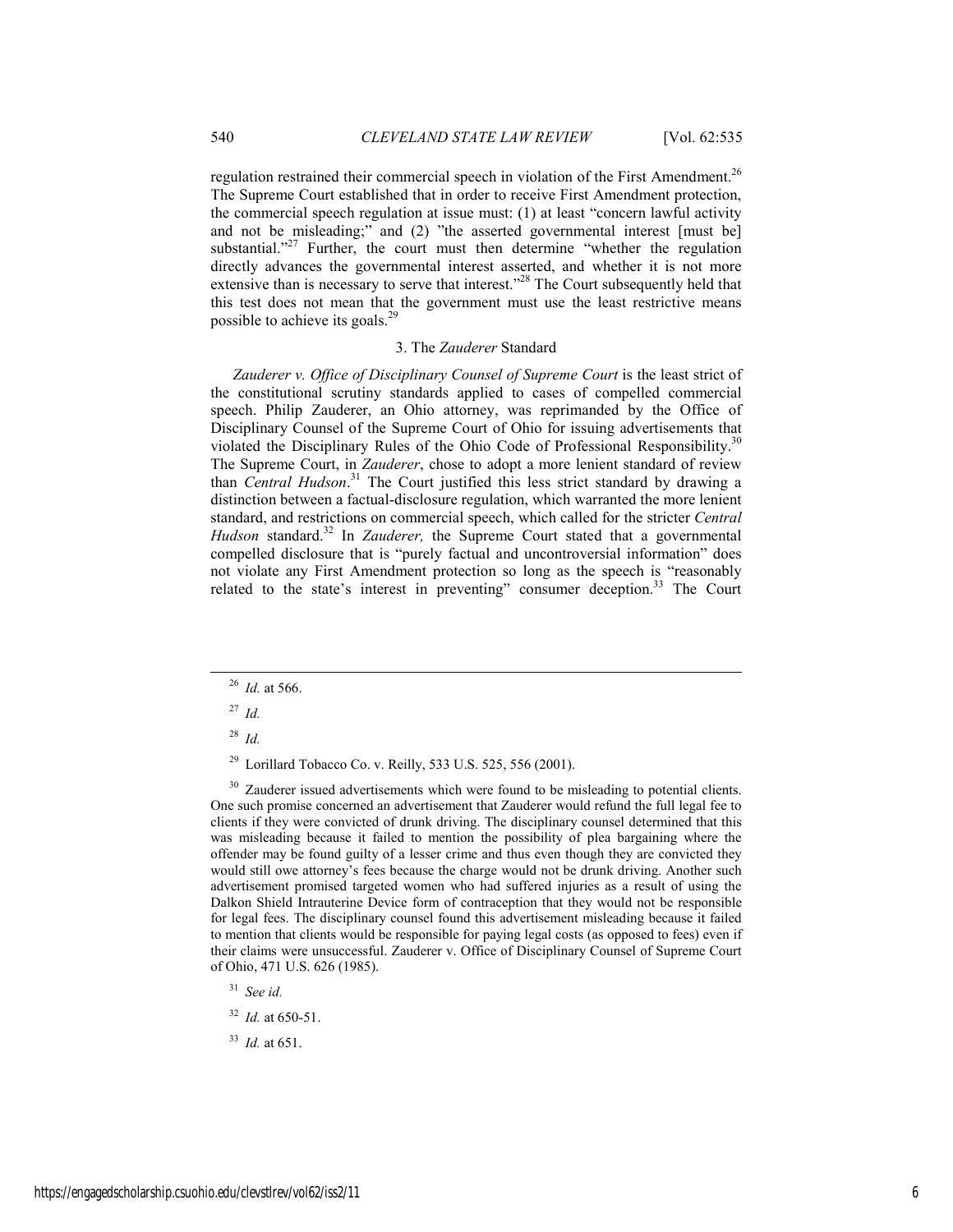reasoned this type of compelled commercial speech is not "unjustified or unduly burdensome" under the First Amendment.<sup>34</sup>

While the tests established in each of these cases are well founded, their application is still subject to much debate. The Supreme Court has not established any hard and fast rule determining which standard applies where.<sup>35</sup> Federal District and Circuit Courts have established various, often contradictory frameworks concerning the application of these standards.<sup>36</sup> Compelled commercial disclosure regulations "raise the questions of whether the government violates the First Amendment when it compels commercial speakers to espouse messages they otherwise would not . . . [t]he question is difficult to resolve because it implicates a relatively new doctrine of First Amendment law that the Supreme Court has not fully clarified."<sup>37</sup>

# *B. FDA's Proposed Graphic Cigarette Warning Labels*

The Family Smoking Prevention and Tobacco Control Act ("FSPTCA") was signed by President Obama on June 22, 2009.<sup>38</sup> FSPTCA gave the FDA the ability to issue updated tobacco product warnings.<sup>39</sup> FSPTCA also established that it is illegal to manufacture, package, or import for sale or distribution within the United States unless the product has the required warning labels.<sup>40</sup> The FDA regulations require color pictures graphically depicting the harmful health effects of smoking cigarettes.41 The proposed regulations require the pictures to be accompanied by warnings similar to those currently on cigarette packages including: "WARNING: Cigarettes are addictive;" "WARNING: Smoking can kill you;" and "WARNING: Tobacco smoke can harm your children."42 Furthermore, the recent FDA requirements specify that the top 50% of the front and rear panels of cigarette packages be covered with these warnings.<sup>43</sup>

 34 Stephanie Jordan Bennett, *Paternalistic Manipulation Through Pictorial Warnings: The First Amendment, Commercial Speech, and the Family Smoking Prevention and Tobacco Control Act*, 81 MISS. L.J. 1909, 1922 (2012) (quoting *Zauderer*, 471 U.S. at 651).

35 Royal, *supra* note 11, at 208.

36 A Kentucky District Court applied *Central Hudson*, rejected strict scrutiny, and did not state why *Zauderer* was inapplicable. The Federal District Court for the District of Columbia applied strict scrutiny, rejected *Zauderer*, and did not explain why *Central Hudson* was considered inapplicable. Bennett, *supra* note 34, at 1918.

37 Royal, *supra* note 11, at 206.

<sup>38</sup> Family Smoking Prevention and Tobacco Control Act, Pub. L. No. 111-31, § 201, 123 Stat. 1776 (2009).

<sup>39</sup> *Id.* at 1842-43.

<sup>40</sup> *Id.*

41 U.S. Dep't of Health & Human Servs., *Tobacco Products, Product Requirements, Marketing & Labeling*, U.S. FOOD & DRUG ADMIN., http://www.fda.gov/TobaccoProducts/ Labeling/Labeling/default.htm (last updated Apr. 26, 2013) [hereinafter USDHHS, *Marketing & Labeling*].

42 Family Smoking Prevention and Tobacco Control Act, Pub. L. No. 111-31, § 201, 123 Stat. 1776, 1842-43 (2009).

<sup>43</sup> *Id.*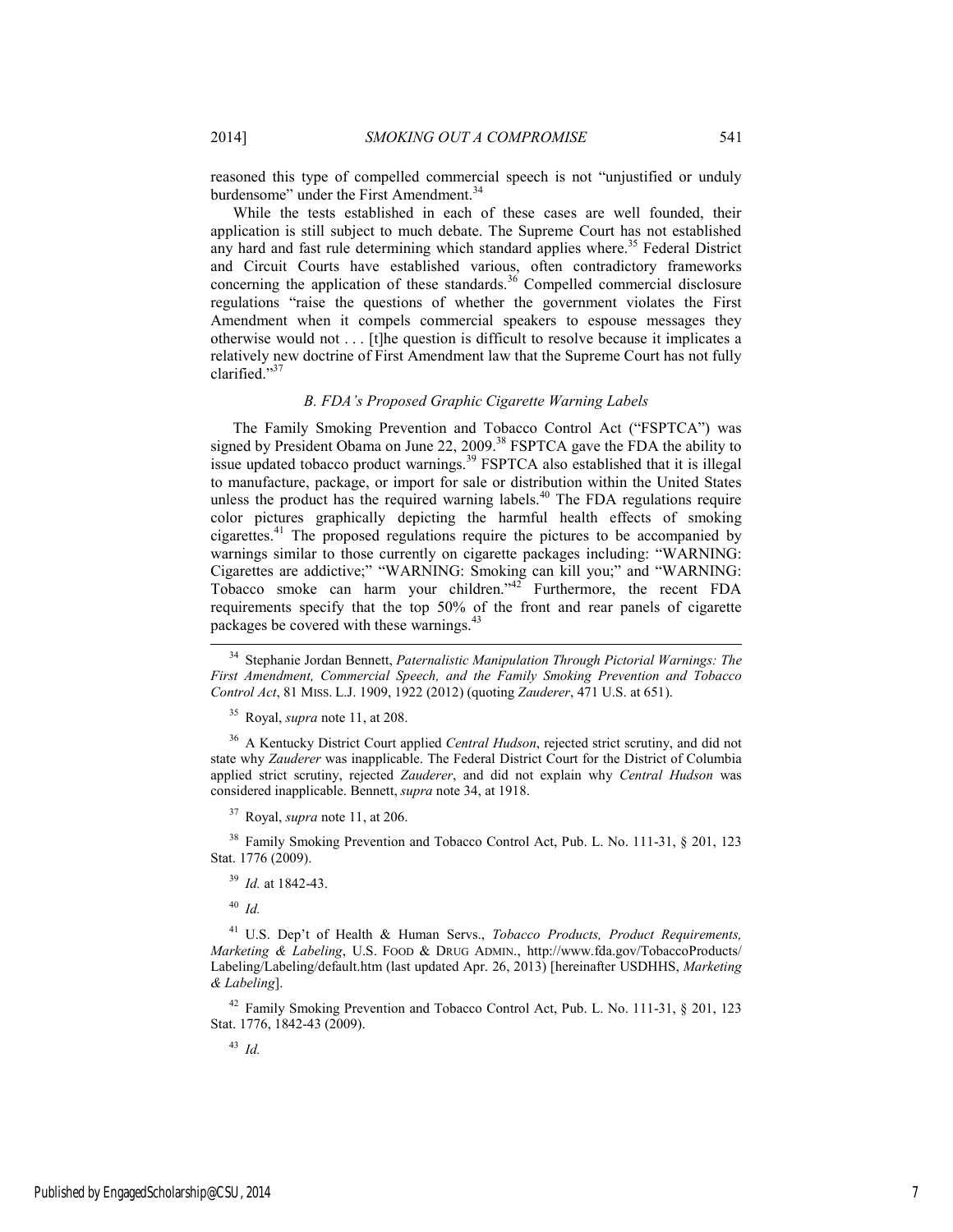Circuit Courts are divided not only as to whether the FDA's graphic tobacco warning regulations are constitutional, but also over which constitutional standard of review applies. In March 2012, the Sixth Circuit Court of Appeals upheld the constitutionality of the warnings in *Discount Tobacco City & Lottery, Inc. v. United States*. 44 In *Discount Tobacco* the court justified the constitutionality of the warnings under both the *Zauderer* and *Central Hudson* standards, while explicitly rejecting the *Wooley* strict scrutiny standard.<sup>45</sup> In August 2012, the District of Columbia Circuit Court of Appeals struck down the tobacco warning labels in the R*.J. Reynolds Tobacco Co. v. FDA* case.<sup>46</sup> The court held that the graphic cigarette warning labels were unconstitutional, applying solely *Central Hudson's* intermediate level of scrutiny.<sup>47</sup> These regulations on cigarette packaging were initially intended to take effect by September 22, 2012.<sup>48</sup> However, the warnings are now indefinitely suspended due to an injunction issued after the *RJ Reynolds* decision.<sup>49</sup> In December 2012, the District of Columbia Circuit Court of Appeals denied the FDA's request to rehear the *RJ Reynolds* case.<sup>50</sup> The FDA had ninety days from the date the court denied the rehearing to petition for certiorari to the Supreme Court, and it chose not to appeal but rather to create different proposed warnings.<sup>51</sup> The *RJ Reynolds* case created a circuit split which has pegged this issue as a target for review by the Supreme Court in the upcoming months: "a high profile case pitting a major public health initiative against corporate free speech rights."<sup>52</sup>

# *C. Scope of Public Health Smoking Issue*

This sizable impact on Americans' health led the Supreme Court to declare that "tobacco use…poses perhaps the single most significant threat to public health in the United States."<sup>53</sup> Smoking is the number one preventable cause of death in the

<sup>45</sup> *Id.*

<sup>46</sup> R.J. Reynolds Tobacco Co. v. Food & Drug Admin., 696 F.3d 1205 (D.C. Cir. 2012).

<sup>47</sup> *Id.*

48 76 C.F.R. § 36628 (2011).

49 USDHHS, *Marketing & Labeling*, *supra* note 41; *see also* Robyn Hagan Cain, *FDA*  Gets Burned in Graphic Warning Label Appeal, THE FINDLAW DC CIRCUIT COURT OF APPEALS NEWS & INFORMATION BLOG (Aug. 24, 2012), http://blogs.findlaw.com/dc\_circuit/ 2012/08/fda-gets-burned-in-graphic-warning-label-appeal.html.

50 Jessica M. Karmasek, *Federal Appeals Court Denies FDA's Request for Rehearing in Graphic Tobacco Label Case*, LEGAL NEWSLINE LEGAL JOURNAL (Mar. 26, 2014), http://legalnewsline.com/tobacco/239032-federal-appeals-court-denies-fdas-request-forrehearing-in-graphic-tobacco-label-case.

51 Michael Felberbaum, *Court Denies Rehearing on Cigarette Warnings*, THE BIG STORY (Dec. 5, 2012, 2:59 PM), http://bigstory.ap.org/article/court-denies-rehearing-cigarettewarnings.

52 Delchin, *supra* note 7.

53 Food & Drug Admin. v. Brown & Williamson Tobacco Corp., 529 U.S. 120, 161 (2000).

Discount Tobacco City & Lottery, Inc. v. United States, 674 F.3d 509 (6th Cir. 2012).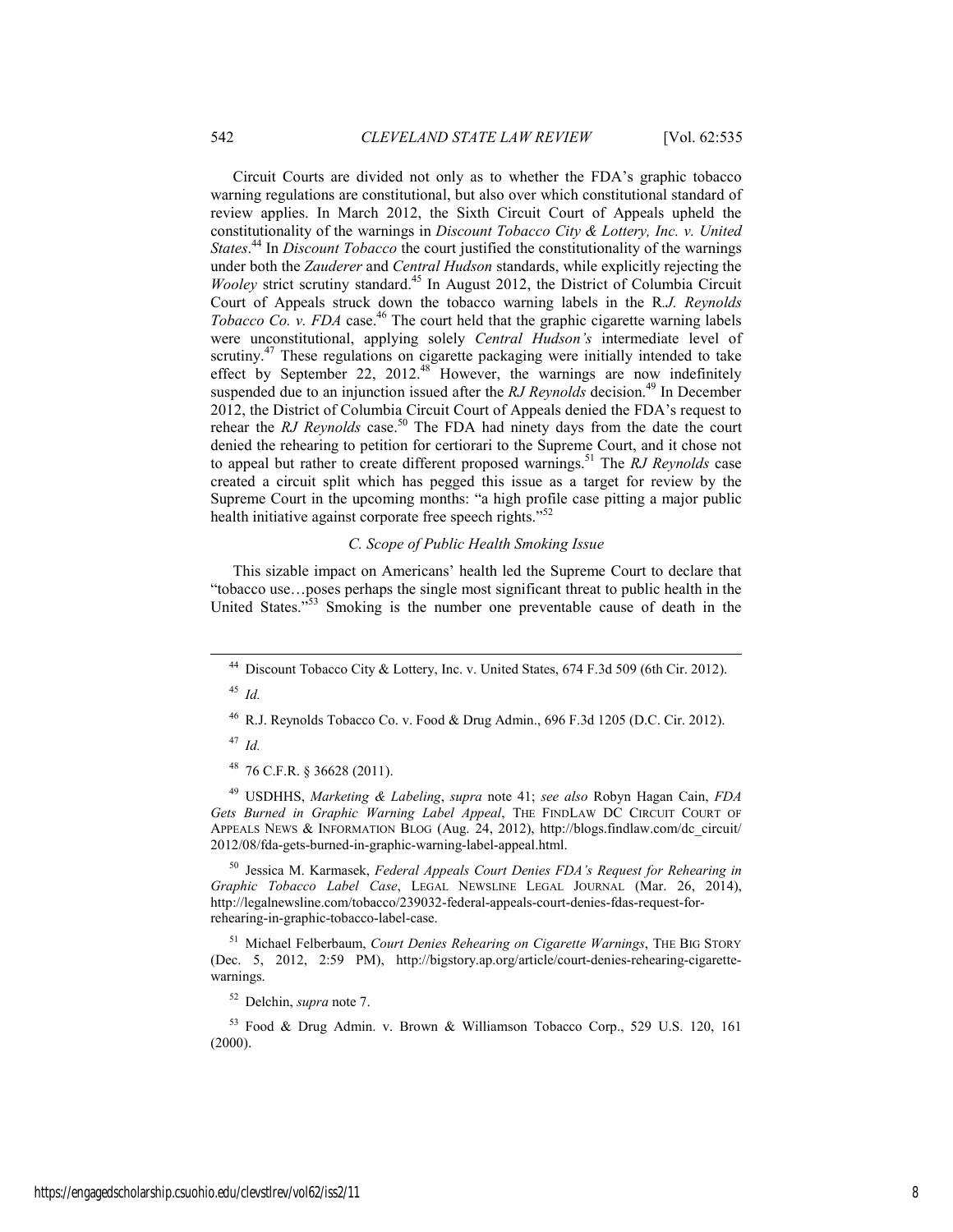United States, claiming  $467,000$  lives every year.<sup>54</sup> In fact, smoking causes more deaths each year than AIDS, alcohol, car accidents, murders, suicides, drugs, and fires combined.<sup>55</sup> Additionally, smoking causes or contributes to over 16 types of cancer, heart disease, cerebrovascular disease, chronic bronchitis, and emphysema.<sup>56</sup> In particular, 30% of all cancer deaths and 87% of all lung cancer deaths can be attributed to smoking.<sup>57</sup> The impact of the smoking public health crisis on the American health care industry is overwhelming: smoking accounts for 75% of American health care spending.<sup>58</sup>

While many assume that the prevalence of smoking is decreasing due to widespread awareness of the health consequences of smoking; in reality, for the first time in fifty years, tobacco consumption in the United States is increasing.<sup>59</sup> In the United States today, roughly 20% of the adult population are cigarette smokers.<sup>60</sup>

55 PRESIDENT'S CANCER REPORT, *supra* note 54.

<sup>56</sup> *Id.* Additionally, roughly 8.6 million Americans suffer from these smoking induced chronic illnesses. U.S. DEP'T OF HEALTH & HUMAN SERVS., CTRS. FOR DISEASE CONTROL & PREVENTION, MORBIDITY AND MORTALITY WEEKLY REPORT, CIGARETTE SMOKING-ATTRIBUTABLE MORBIDITY—UNITED STATES, 2000, at 842 (2003).

57 Lila J. Finney Rutten et al., *Smoking Knowledge and Behavior in the United States: Sociodemographic, Smoking Status, and Geographic Patterns*, 10 NICOTINE & TOBACCO RESEARCH 1559, 1559 (2008).

58 SURGEON GENERAL REPORT, *supra* note 1, at 3. Considering the health maladies that come with smoking cigarettes, experts have estimated that tobacco-related illnesses contribute over \$193 billion per year in health care expenditures and lost productivity. Matt Shechtman, *Smoking Out Big Tobacco: Can the Family Smoking Prevention and Tobacco Control Act Equip the FDA to Regulate Tobacco Without Infringing on the First Amendment?*, 60 EMORY L.J., 705, 707 (2011).

59 Shechtman, *supra* note 58, at 707. However, in 2007 congressional hearings revealed that the prevalence of smoking among adults has been cut in half from 42% to 21% since 1965.

<sup>60</sup> *Id.*

 <sup>54</sup> NAT'L CANCER INST., DIVISION OF EXTRAMURAL ACTIVITIES, PRESIDENT'S CANCER PANEL ANNUAL REPORT, PROMOTING HEALTHY LIFESTYLES (2007) [hereinafter PRESIDENT'S CANCER REPORT]; FACT SHEET, CAMPAIGN FOR TOBACCO-FREE KIDS, TOLL OF TOBACCO IN THE UNITED STATES OF AMERICA (Nov. 9, 2012), *available at* http://www. tobaccofreekids.org/research/factsheets/pdf/0072.pdf?utm\_source=factsheets\_finder&utm\_me dium=link&utm\_campaign=analytics; U.S. DEP'T OF HEALTH & HUMAN SERVS., CNTRS. FOR DISEASE CONTROL & PREVENTION, MORBIDITY & MORTALITY WEEKLY REPORT, SMOKING-ATTRIBUTABLE MORTALITY, YEARS OF POTENTIAL LIFE LOST, AND PRODUCTIVITY LOSSES— UNITED STATES, 2000–2004 (2008); *see also* Danaei et al., *supra* note 2, at 9 (467,000 deaths each year, works out to be about 1 of every 5 deaths in America). Experts report that "smoking remains the largest preventable source of mortality in the United States. Peters et al., *supra* note 1, at 473. Specifically, among men smoking is the leading cause of death: 21% of all adult male deaths. Smoking kills approximately 248,000 men each year. PRESS RELEASE, HARVARD SCHOOL OF PUBLIC HEALTH, SMOKING, HIGH BLOOD PRESSURE & BEING OVERWEIGHT TOP THREE PREVENTABLE CAUSE OF DEATH IN THE U.S. (Apr. 27, 2009), *available at* http://www.hsph.harvard.edu/news/press-releases/2009-releases/smoking-highblood-pressure-overweight-preventable-causes-death-us.html [hereinafter HARVARD PUBLIC HEALTH PRESS RELEASE]. Half of all adult smokers eventually die prematurely from tobaccorelated ailments. SURGEON GENERAL REPORT, *supra* note 1, at 3.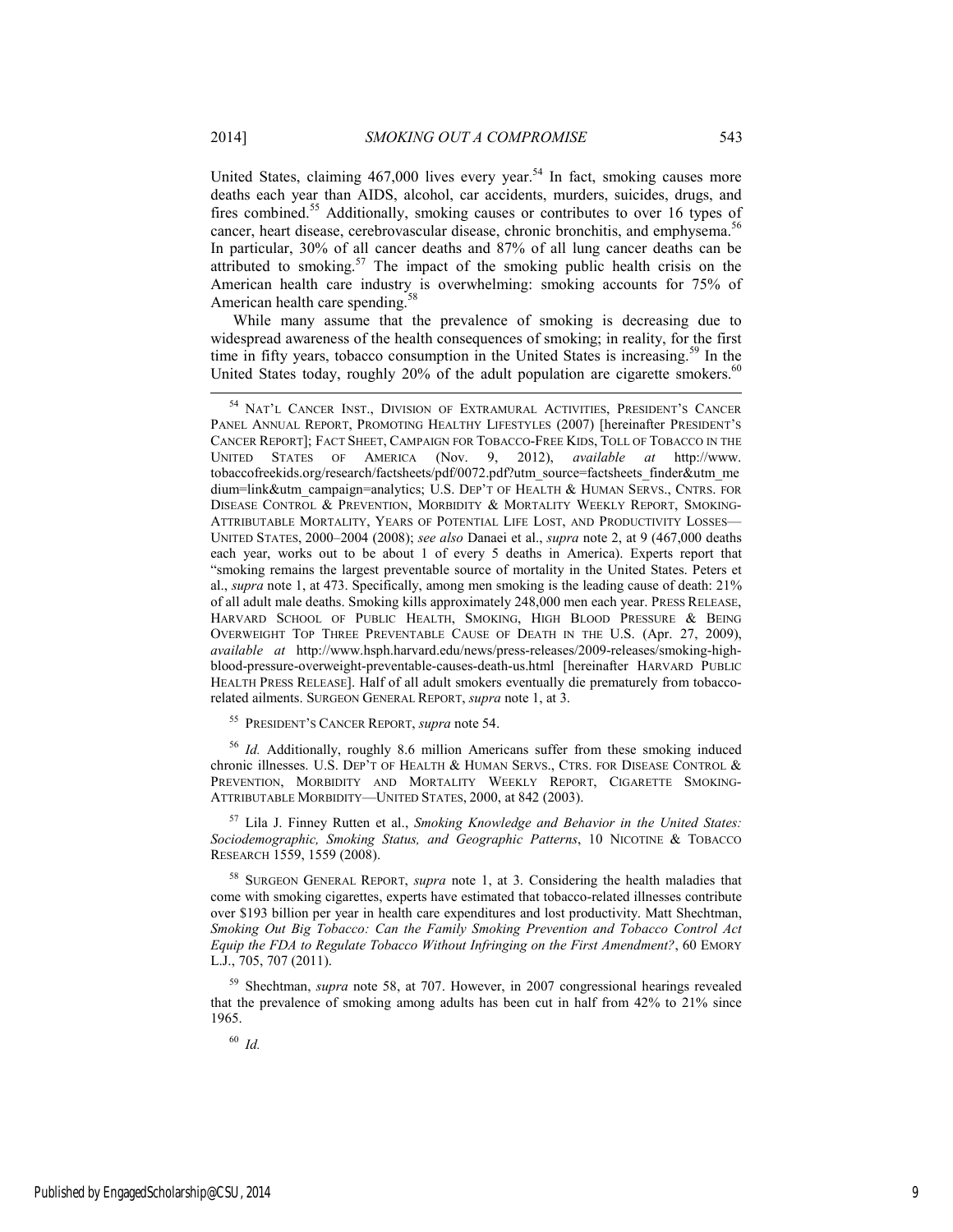Additionally, the perils of smoking disproportionately burden Americans of lower socioeconomic statuses.<sup>61</sup> Lower socioeconomic status has been associated with a higher prevalence of smoking in many countries, including the United States. $62$ 

Children are another especially vulnerable consideration to be taken into account when discussing the smoking public health crisis. Children are especially susceptible to misunderstanding the health consequences of smoking.<sup>63</sup> In fact, most adult smokers today picked up the habit when they were younger; 88% of adult daily smokers began smoking by the time they were  $18.64$  Experts attribute this phenomenon to adolescent vulnerability to the social influences created by the heavy marketing efforts of tobacco companies and the "modeling of smoking by attractive role models, as in movies, which have especially strong effects on the young."65 The effectiveness of tobacco companies' marketing efforts is evident by the fact that 80% of youth smoke the most heavily marketed brands of cigarettes, while only 54% of adults 26 and older smoke those same brands.<sup>66</sup>

The tobacco companies' strong marketing efforts have understandably caused the current cigarette warning labels to become less effective. The warnings were edited in 1984, which was the only change to the warnings since their introduction in  $1966<sup>67</sup>$  Thus, for years experts have advocated for larger pictorial warnings that would be "easily understood by those with low literacy skills, including young children, youth with lower levels of education, and youth who may be literate but not in the language of the text warnings, such as young people in some immigrant families." $\frac{6}{3}$ 

63 RICHARD J. BONNIE ET AL., ENDING THE TOBACCO PROBLEM: A BLUEPRINT FOR THE NATION, appendix E at 485, 490 (2007) (Adolescents tend "to underestimate or be uninformed about the difficulty of stopping smoking . . . they are less likely to believe that the risk of addiction and related health consequences apply to them.").

64 SURGEON GENERAL REPORT, *supra* note 1, at 3. Ninety-eight percent of adult smokers began smoking by the time they were 25. *Id.* at 852.

<sup>65</sup> *Id.* at 3. Tobacco companies spent \$9.94 billion on marketing cigarettes alone in 2008. *Id.* at 9-10.

66 Discount Tobacco City & Lottery, Inc. v. United States, 674 F.3d 509, 521 (6th Cir. 2012). *See generally* Clay Calvert, Wendy Allen-Brunner & Christina M. Locke, *Playing Politics or Protecting Children? Congressional Action & A First Amendment Analysis of the Family Smoking Prevention and Tobacco Control Act*, 36 J. LEGIS. 201 (2010).

67 SURGEON GENERAL REPORT, *supra* note 1, at 715.

 <sup>61</sup> Rutten et al., *supra* note 57, at 1563. ("[R]espondents were asked, 'Can you think of anything people can do to reduce their chances of getting cancer?' . . . Identification of 'quit smoking' increased significantly with reported income and education.").

<sup>62</sup> SURGEON GENERAL REPORT, *supra* note 1, at 433. This trend was also reported in France, Germany, and India. *Id. See generally* Sean P. Flanagan, *Up in Smoke? Commercial Free Speech in the United States and the European Union: Why Comprehensive Tobacco Advertising Bans Work in Europe, But Fail in the United States*, 44 SUFFOLK U. L. REV. 211 (2011).

<sup>68</sup> *Id.* at 718-19. A study of current Canadian pictorial cigarette warnings reported that 80% of youth found the pictorial warnings more noticeable and 95% reported that the warning communicated the risks of smoking better than text-only warnings. *Id.* at 717.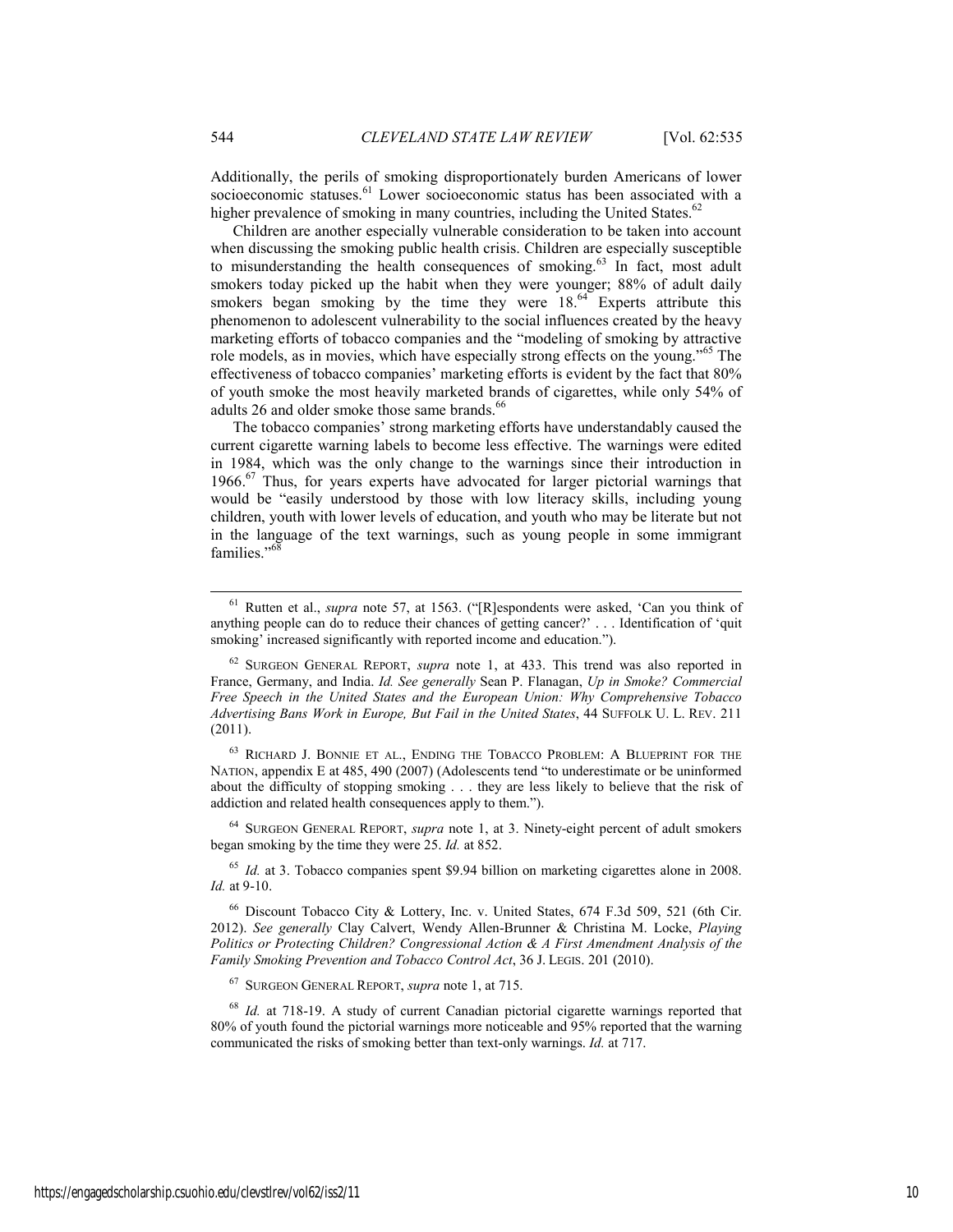While the effect of cigarette smoking on American society is overwhelming, it is particularly poignant when put into perspective of its disproportionate impact on those from lower-income and less educated populations than on those from higherincome and more educated populations. This is particularly alarming considering the rate at which the price of cigarettes is increasing, meaning the cost is becoming more and more of a burden on those from poor populations. To put things into perspective, at current prices, a single, low-income household, with a parent who smokes two packs of cigarettes a day, will spend at least 25% of their income on cigarettes.<sup>69</sup> The tobacco companies have recognized this discrepancy, and "[t]hrough market research and aggressive promotions, the industry has successfully penetrated these communities and the industry's 'investment' in these communities has had a destructive impact."70

Education is also a strong indicator of whether a person will be a smoker or not: 41.9% of adults with a GED, 23.1% of adults with a high school diploma, 9.1% of adults with an undergraduate degree, and 5.9% of adults with a postgraduate degree smoke cigarettes.<sup>71</sup> Additionally, just 39.9% of those with a GED make attempts to quit compared to 80.7% of those with a graduate degree.<sup>72</sup>

Even more devastating is the fact that those families who are most poor will often be faced with the decision between providing food for their families or supporting their cigarette addiction; that choice has unfortunately often been cigarettes over food. In fact, "[l]ow income families who [are] food insecure [are] more likely to have a head of household or spouse who smoke[s] cigarettes than lowincome families who [are] food secure."73

## III. COMMERCIAL SPEECH CONSTITUTIONALITY UNDER THE *WOOLEY* STANDARD

In content-based speech restriction cases, courts default to a strict scrutiny test.<sup>74</sup> Courts have established a few "narrow and well-understood exceptions" to the strict scrutiny default rule: the *Zauderer* and *Central Hudson* standards.<sup>75</sup> The *Woolev* 

<sup>71</sup> CTRS. FOR DISEASE CONTROL & PREVENTION, ADULT CIGARETTE SMOKING IN THE UNITED STATES: CURRENT ESTIMATES (Feb. 14, 2014), *available at* http://www.cdc.gov/ tobacco/data\_statistics/fact\_sheets/adult\_data/cig\_smoking.

72 Anita Fernader et al., *Cigarette Smoking Interventions Among Diverse Populations*, 25 AMERICAN J. OF HEALTH PROMOTION S1, S4 (2011).

73 Brian S. Armour et al., *Cigarette Smoking and Food Insecurity among Low-Income Families in the United States, 2001*, FEDERAL RESERVE BANK OF ATLANTA WORKING PAPER SERIES, 4 (Aug. 2007).

74 Bennett, *supra* note 34, at 1916.

75 R.J. Reynolds Tobacco Co. v. Food & Drug Admin., 696 F.3d 1205, 1212 (D.C. Cir. 2012) (quoting Turner Broad Sys. Inc. v. Fed. Commc'ns Comm'n, 512 U.S. 622 (1994)). Two primary exceptions exist within the commercial speech context: (1) the *Zauderer* 

 <sup>69</sup> Peter Franks et al., *Cigarette Prices, Smoking, and the Poor: Implications of Recent*  Trends, 97 AM. J. OF PUB. HEALTH 1873, 1876 (2007).

<sup>70</sup> FACT SHEET, CAMPAIGN FOR TOBACCO-FREE KIDS, TOBACCO AND SOCIOECONOMIC STATUS (Jan. 31, 2013), *available at* http://www.tobaccofreekids.org/research/factsheets/ pdf/0260.pdf.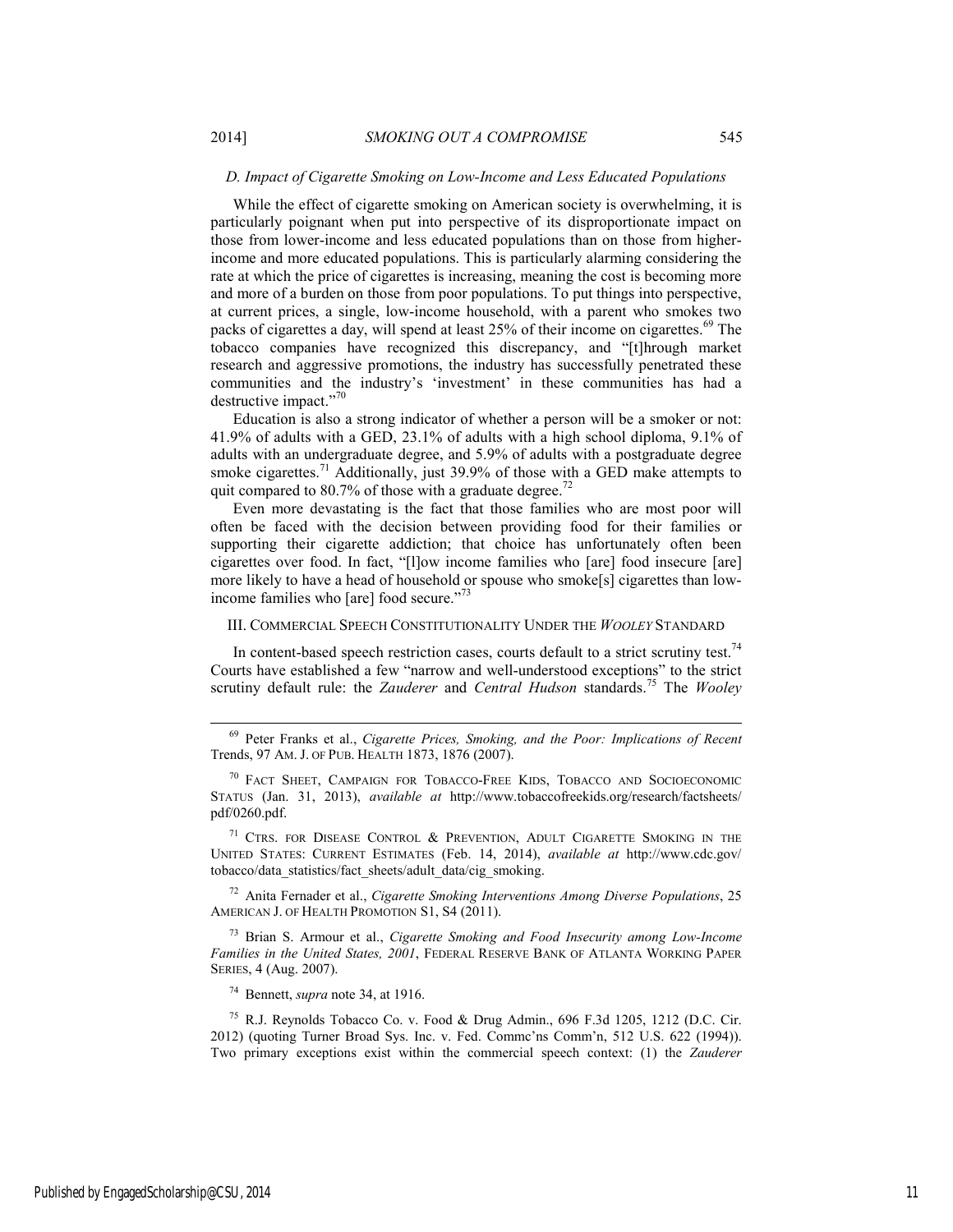strict scrutiny standard was not initially intended to apply to commercial speech cases.76 However, many courts have subsequently applied the *Wooley* standard to First Amendment challenges concerning commercial speech.<sup>77</sup>

The Supreme Court has not yet chosen to settle the varied application amongst these different standards. Thus, different circuit courts apply the standards differently. Some courts draw the distinction that *Wooley* should be applied to disclosures of information that are "subjective and highly controversial," while others believe that *Wooley* is applicable when the government "prescribe[s] what shall be orthodox in politics, nationalism, religion or other matters of opinion.  $\ldots$ <sup>78</sup> No matter what distinction is drawn regarding the applicability of the *Wooley* standard, it remains that it is not the appropriate standard to apply to the FDA's cigarette warning labels. The labels do not threaten the First Amendment so strongly that a *Wooley* strict scrutiny review would be considered necessary.

# *A. The Wooley Standard Does Not Apply*

The *Wooley* strict scrutiny standard is not necessary in the context of cigarette warning labels. While no circuit court has chosen to apply the *Wooley* strict scrutiny standard, the tobacco companies in *RJ Reynolds* and *Discount Tobacco* asserted that the *Wooley* standard should apply.79 The D.C. Circuit Court of Appeals argued that strict scrutiny applied when the government seeks to compel individuals to express certain views or speech with which they do not agree.<sup>80</sup> This principle does not apply to cigarette warning labels, as the labels do not compel individuals to disseminate any message at all. The Court attempted to expand this notion, which was initially held in an individual context (individual New Hampshire residents), to corporate compelled speech by citing the *Pacific Gas and Electric Co. v. Public Utilities*  **Commission** plurality opinion.<sup>81</sup> But in contrast to individuals, the tobacco companies are the ones required to disclose government-mandated warnings. It is a well-established constitutional tenet that the First Amendment does not afford the same protections to commercial speech as to individual speech.

l

exception, applied in instances of "purely factual and uncontroversial" disclosures; and (2) the *Central Hudson* exception, simply that commercial speech is afforded less First Amendment speech protection than individual speech. Zauderer v. Office of Disciplinary Counsel of the Supreme Court of Ohio, 471 U.S. 626, 651 (1985); Cent. Hudson Gas & Elec. Corp. v. Pub. Serv. Comm'n of N.Y., 447 U.S. 557, 579 (1980).

<sup>76</sup> Wooley v. Maynard, 430 U.S. 705 (1977).

<sup>77</sup> Bennett, *supra* note 34, at 1917.

<sup>78</sup> Ent. Software Ass'n v. Blagojevich, 469 F. 3d 641, 651 (7th Cir. 2006); W. Va. State Bd. of Educ. v. Barnette, 319 U.S. 624, 642 (1943).

<sup>79</sup> *R.J. Reynolds Tobacco Co.*, 696 F.3d 1205; Discount Tobacco City & Lottery, Inc. v. United States, 674 F.3d 509 (6th Cir. 2012).

<sup>80</sup> *R.J. Reynolds Tobacco Co.*, 696 F.3d at 1211. *See generally* Robert Post, *Transparent and Efficient Markets: Compelled Commercial Speech and Coerced Commercial Association in* United Foods*,* Zauderer*, and* Abood, 40 VAL. U. L. REV. 555 (2006).

<sup>81</sup> *R.J. Reynolds Tobacco Co.*, 696 F.3d at 1211; *see also* Pac. Gas & Elec. Co. v. Pub. Utils. Comm'n, 475 U.S. 1, 16 (1986).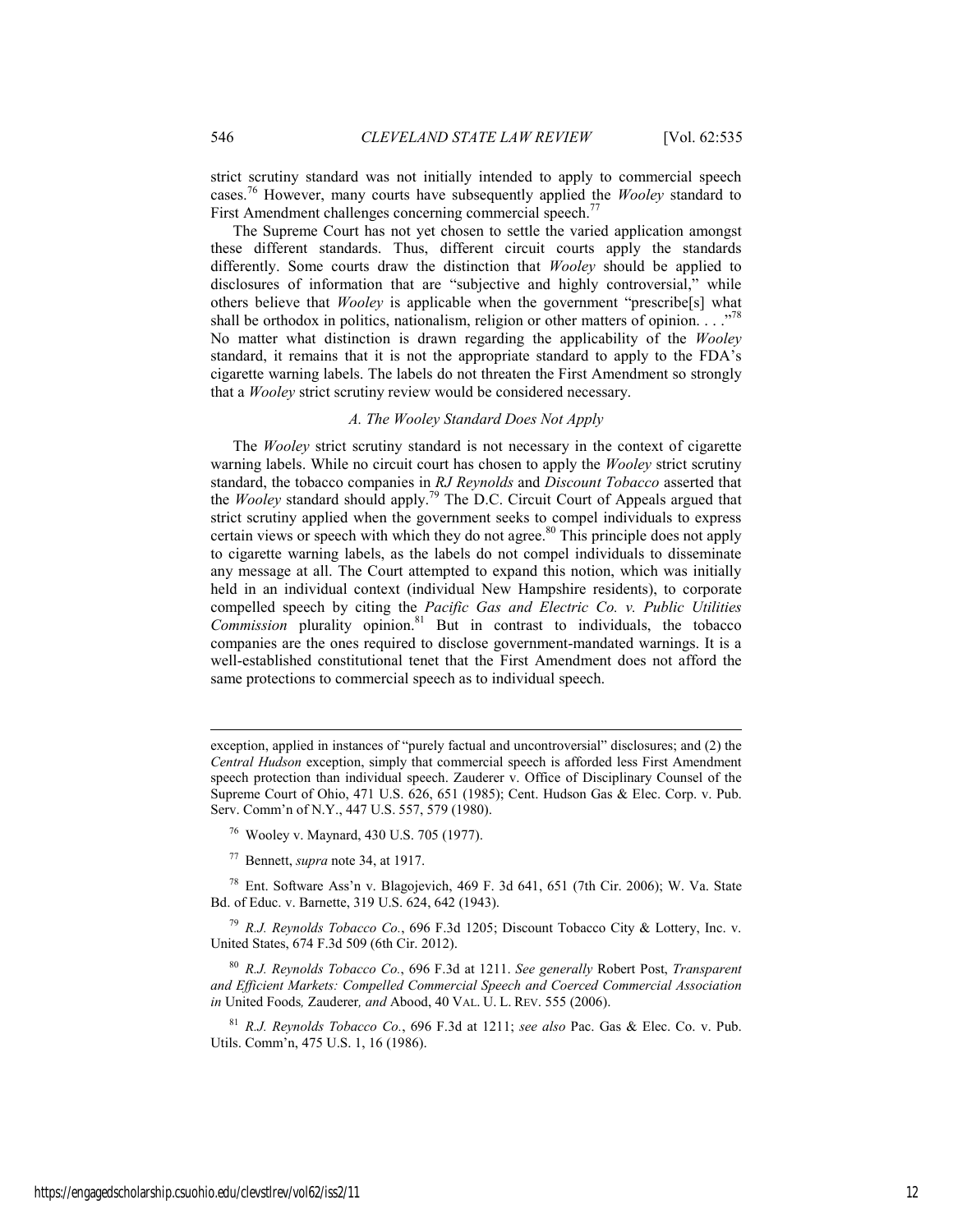The FDA's proposed cigarette warning labels are not threatening to the underlying goal of the First Amendment freedom of commercial speech, and thus, the *Wooley* strict scrutiny standard is inappropriate. The tobacco companies, in *RJ Reynolds*, urged that the government's ideological message is "that the risks from smoking outweigh the pleasure that smokers derive from it, and that smokers make bad personal decisions, and should stop smoking."82 This position is supported by the tobacco company's citation of the Seventh Circuit's decision in *Entertainment Software Association v. Blagojevich*. 83 The court in *Blagojevich* held that placing a four-inch square sticker with "18" onto video games that contained sexually explicit content, representing the game should only be used by eighteen year olds, was a violation of a strict scrutiny review—the stickers were unconstitutional.<sup>84</sup> Several courts have rejected similar attempts in applying *Blagojevich* in order to apply strict scrutiny to cases of compelled commercial speech.<sup>85</sup> Courts have distinguished video game warnings, stating that determining what is or is not sexually explicit is a subjective measure.<sup>86</sup> In contrast with graphic cigarette warning labels, the dangers

of smoking are not subjective. Studies conclusively show that smoking is highly detrimental to one's health. $87$  The cigarette warning labels do not present a strong enough challenge to the First Amendment commercial speech standard to warrant a strict scrutiny review. Considering that neither the Sixth nor the District of Columbia Circuit Courts applied the *Wooley* strict scrutiny standard of review in the cases challenging the graphic cigarette warning labels, it is clearly not the proper standard to apply. The warning labels do not cross the necessary threshold for strict scrutiny to apply.

The government interest at issue behind enacting the graphic cigarette warning labels is starkly different from the government interest in *Wooley*. The government interest in requiring the state motto on license plates in *Wooley* was to promote the state's history and distinguish passenger plates from license plates on other types of vehicles (i.e. commercial vehicles and trailers).88 These governmental interests are not substantially compelling or important; they are no matter of life and death, whereas the governmental interest behind the graphic cigarette warning labels is a matter of life and death for American citizens; the interest is substantially compelling. The tobacco companies' attempts to equate the non-compelling governmental interest at issue in *Wooley* with the government's interest in regulating graphic cigarette warning labels is grossly inappropriate and unconvincing.

 <sup>82</sup> *R.J. Reynolds Tobacco Co.*, 696 F.3d at 1211.

<sup>83</sup> *Id.* at 1217.

 $84$  Ent. Software Ass'n v. Blagojevich, 469 F. 3d 641 (7th Cir. 2006).

<sup>&</sup>lt;sup>85</sup> Discount Tobacco City & Lottery, Inc. v. United States, 674 F.3d 509 (6th Cir. 2012); Commonwealth Brands, Inc. v. United States, 678 F. Supp. 2d 512 (W.D. Ky. 2010); Video Software Dealers Ass'n v. Schwarzenegger, 556 F.3d 950 (9th Cir. 2009).

<sup>86</sup> *Discount Tobacco City & Lottery, Inc.*, 674 F.3d at 561.

<sup>87</sup> *See* SURGEON GENERAL'S REPORT, *supra* note 1.

<sup>88</sup> Wooley v. Maynard, 430 U.S. 705, 716 (1977).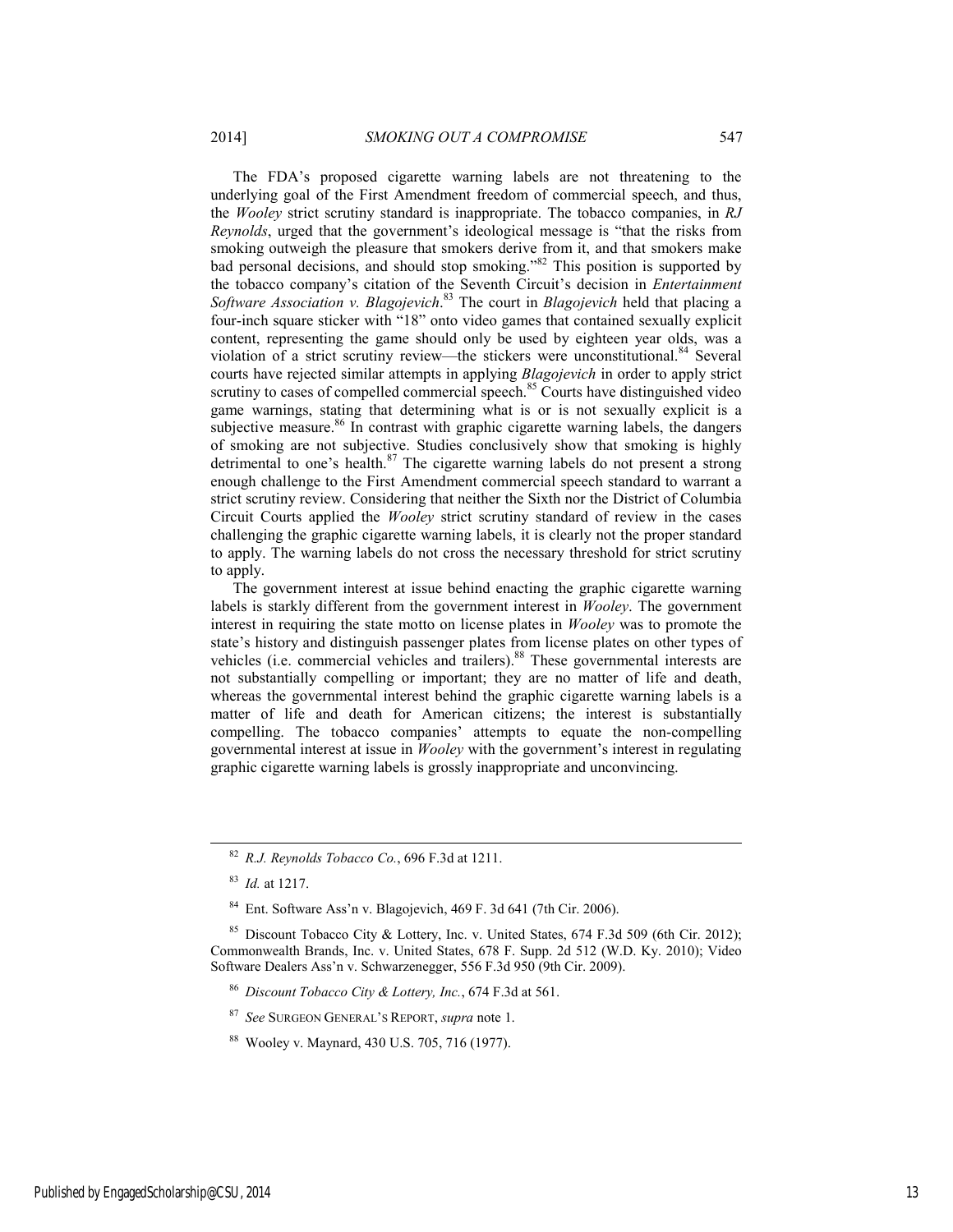#### IV. COMMERCIAL SPEECH CONSTITUTIONALITY UNDER THE *ZAUDERER* STANDARD

The underlying purpose of First Amendment protection of speech supports the argument that the *Zauderer* standard is the appropriate standard to apply to graphic cigarette warning labels. Compelled commercial disclosures of speech are treated with a more lenient standard of constitutional scrutiny for a reason:

Commercial disclosure requirements are treated differently from restrictions on commercial speech because mandated disclosure of accurate, factual, commercial information does not offend the core First Amendment values of promoting efficient exchange of information or protecting individual liberty interests. Such disclosure furthers, rather than hinders, the First Amendment goal of the discovery of truth and contributes to the efficiency of the "marketplace of ideas." Protection of the robust and free flow of accurate information is the principal First Amendment justification for protecting commercial speech, and requiring disclosure of truthful information promotes that goal. In such a case, then, less exacting scrutiny is required than where truthful, nonmisleading commercial speech is restricted.<sup>89</sup>

Courts have held that the First Amendment assumes disclosing some truthful information to consumers is preferable to no information being communicated whatsoever.<sup>90</sup> The cigarette warning labels informing consumers about smoking health hazards are preferable and advance "the First Amendment goal of the discovery of truth."

# *A. An Alternative Approach: Applicability of the* Zauderer *Standard to Graphic Cigarette Warning Labels*

While this Note contends that in light of the Supreme Court's recent swing towards stronger corporate protections under the First Amendment the *Central Hudson* standard will be the more likely standard to be applied by the Supreme Court in its inevitable taking up of the graphic cigarette warning label issue, it is also foreseeable that the court will be persuaded that the *Zauderer* standard is most appropriate. Many scholars, and the Sixth Circuit, in its decision in *Discount Tobacco*, contend that the *Zauderer* standard is clearly most applicable.<sup>91</sup> Courts

<sup>91</sup> *Discount Tobacco City & Lottery, Inc.*, 674 F.3d at 524; Richard F. Lee, *A Picture is Worth a Thousand Words: The Marketplace of Ideas and the Constitutionality of Graphic-*

 <sup>89</sup> Nat'l Elec. Mfrs. Ass'n v. Sorrell, 272 F.3d 104, 114-15 (2d Cir. 2001); *see also* Zauderer v. Office of Disciplinary Counsel of Supreme Court of Ohio, 471 U.S. 626, 651 (1985) ("Thus, in virtually all our commercial speech decisions to date, we have emphasized that because disclosure requirements trench much more narrowly on an advertiser's interest than do flat prohibitions on speech, 'warning[s] or disclaimer[s] might be appropriately required . . . in order to dissipate the possibility of consumer confusion or deception."); *In re* R.M.J., 455 U.S. 191, 201 (1982); Va. State Bd. of Pharmacy v. Va. Citizens Consumer Council, Inc., 425 U.S. 748, 772 (1976).

<sup>90</sup> Bates v. State Bar of Ariz., 433 U.S. 350, 374-75 (1977); *see also Zauderer*, 471 U.S. at 646 ("[R]ecent decisions involving commercial speech have been grounded in the faith that the free flow of commercial information is valuable enough to justify imposing on would-be regulators the costs of distinguishing the truthful from the false, the helpful from the misleading, and the harmless from the harmful.").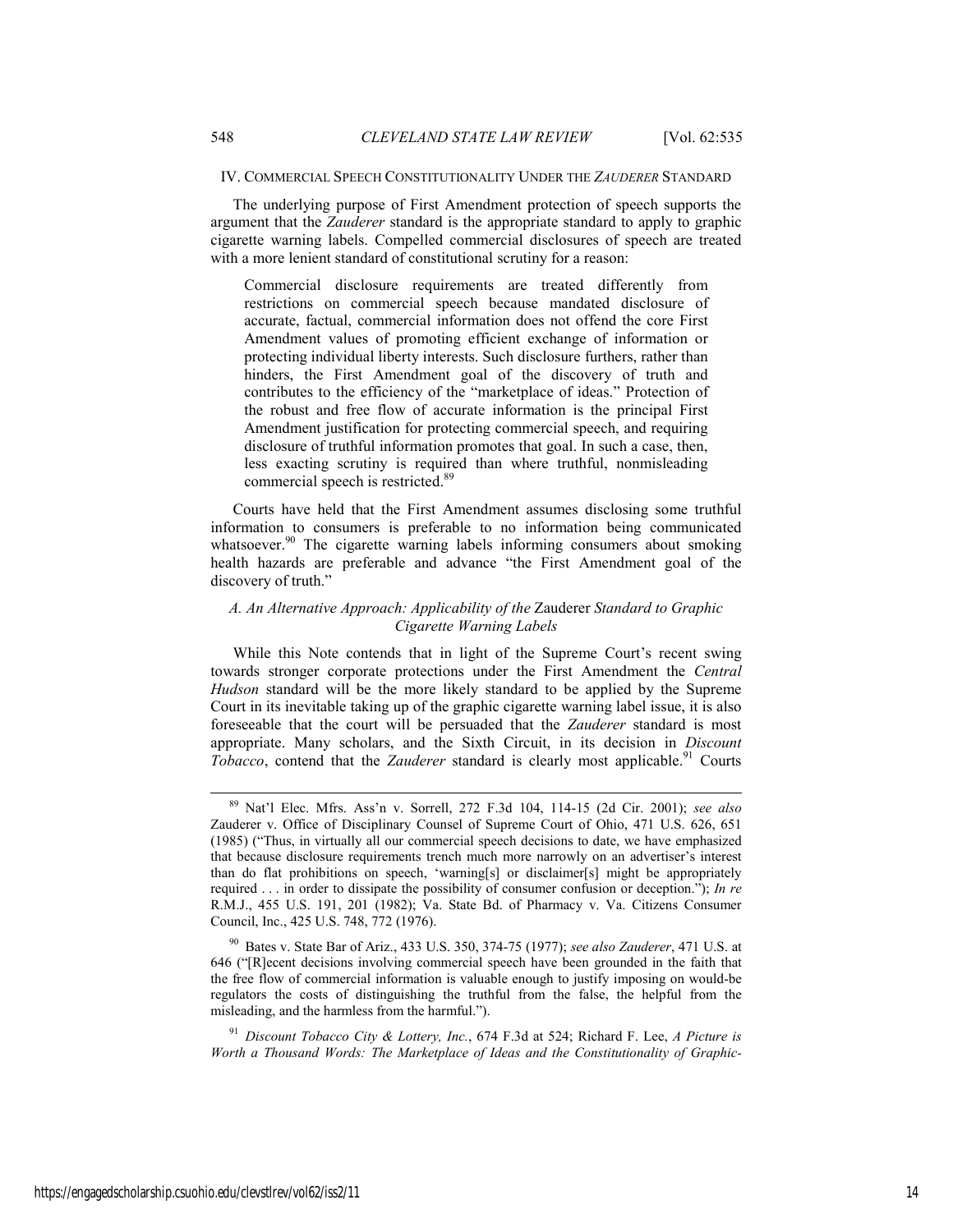have found *Zauderer* applicable in instances where the speech would be misleading to consumers without the disclosure imposed by the government.92 Z*auderer* has been applied in cases where the commercial speech is inherently misleading, potentially misleading, or where the "speech is not provably false, or even wholly false, but only deceptive or misleading."<sup>93</sup> The Supreme Court explained the *Zauderer* standard, stating that when the challenged disclosure is (1) "directed at misleading commercial speech;" and (2) "imposes a disclosure requirement rather than an affirmative limitation on speech, the less exacting scrutiny set out in [*Zauderer*] governs."<sup>94</sup> The deceptive history of tobacco companies could justify government mandated disclosures of health warnings to consumers, indicating that the lenient *Zauderer* standard would be the proper standard to apply to the graphic warning labels.

The D.C. Circuit Court, in *RJ Reynolds,* inappropriately rejected applying *Zauderer* by repeatedly relying on shaky precedent, using plurality, concurring, and dissenting opinions.<sup>95</sup> The Court is hasty in stating that consumers are not misled under the current cigarette warnings.<sup>96</sup> The D.C. Circuit Court argues that while the tobacco companies' representations regarding "light" or "low tar" cigarettes in the past were misleading, these statements are now prohibited. <sup>97</sup> Thus, it is no longer an issue. In *Warner-Lambert Co. v. FTC*, the Supreme Court held that the discontinuation of misleading advertisements does not correct public perceptions that were created by those misleading contentions.<sup>98</sup> In *Warner-Lambert*, the Court required Listerine to publish disclosures on future advertisements after misleading advertisements claimed that using Listerine could cure a sore throat and prevent colds.<sup>99</sup> The Court held that the disclosure statements were necessary to "dissipate" the effects of respondent's deceptive representations."<sup>100</sup> Some courts have found that "the government's interest in preventing consumer fraud/confusion may well take on added importance in the context of a product . . . that can affect the public health."101 The warning labels are even more justified than those in *Warner-Lambert*,

*Image Cigarette Warning Labels and Other Commercial Disclosure Requirements*, 84 U. COLO. L. REV. 1179 (2013); Timothy J. Straub, *Fair Warning?: The First Amendment, Compelled Commercial Disclosures, and Cigarette Warning Labels*, 40 FORDHAM URB. L.J. 1201 (2013); Michael S. Samsel, *Clearing the Air: The Constitutionality of the FDA's Discarded Tobacco Warning Labels and the Resulting Implications on the FDA's Future Warning Labels*, 13 CONN. PUB. INT. L.J. 111 (2013).

<sup>92</sup> *Discount Tobacco City & Lottery, Inc.*, 674 F.3d at 524.

<sup>93</sup> *Id.*

l

94 Milavetz, Gallop & Milavetz, P.A. v. United States, 559 U.S. 229, 230 (2010).

<sup>95</sup> *See generally* R.J. Reynolds Tobacco Co. v. Food & Drug Admin., 696 F.3d 1205 (D.C. Cir. 2012).

<sup>96</sup> *Id.* at 1214-15.

<sup>97</sup> *Id.* at 1230-31.

<sup>98</sup> *See* Warner-Lambert Co. v. Fed. Trade Comm'n, 562 F.2d 749, 764 (D.C. Cir. 1977).

<sup>99</sup> *Id.* at 753.

<sup>100</sup> *Id.* at 769.

101 Pearson v. Shalala, 164 F.3d 650, 656 (D.C. Cir. 1999).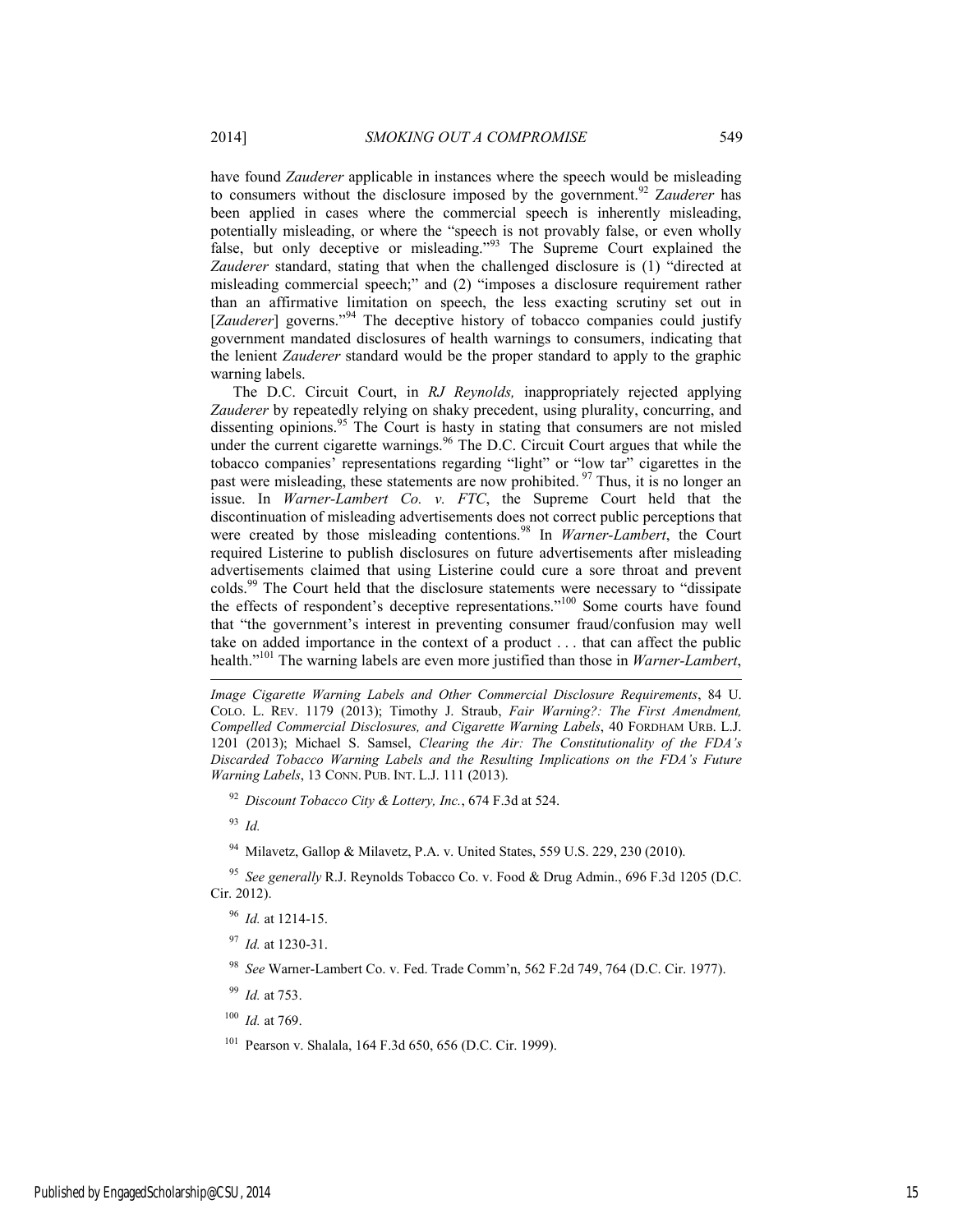because the consequences of consumer misperceptions at stake here (cancer, death, addiction, etc.) are far more detrimental.

The tobacco companies' marketing has historically been misleading and thus subject to the *Zauderer* standard. The court could find that a company has a tendency to present misleading information to consumers if it believes that the company attempted to capitalize on prior deceptions by advertising in a way that relies on and builds off of consumers' existing misperceptions.<sup>102</sup> In response to a RICO action against tobacco giant Phillip Morris, the District Court of the District of Columbia mandated that Phillip Morris publish corrective statements, like those issued in the *Warner-Lambert* case via newspapers, television advertisements, retail displays, and on their corporate websites.<sup>103</sup> The corrective statements addressed many topics of deception by the tobacco companies including the dangers of secondhand smoke, the addictive nature of cigarettes, and the fabrication that "light" or "low-tar" cigarettes are less harmful.<sup>104</sup> Each statement will include the following introduction: "A Federal Court has ruled that the Defendant tobacco companies deliberately deceived the American public about the health effects of smoking, and has ordered those companies to make this statement. Here is the truth."105 Tobacco companies have a long history of consumer manipulation; tobacco company executives "publicly denied and distorted the truth about the addictive nature of [nicotine], . . . and denie[d] their efforts to control nicotine levels . . . [while] engineer[ing] their products around creating and sustaining . . . addiction."<sup>106</sup>

<sup>103</sup> United States v. Phillip Morris USA, Inc., 907 F. Supp. 2d 1 (D.D.C. 2012). These mandated corrective statements are to address five topics established by the court:

(a) the adverse health effects of smoking; (b) the addictiveness of smoking and nicotine; (c) the lack of any significant health benefit from smoking 'low tar,' 'light,' 'ultra light,' 'mild,' and 'natural,' cigarettes; (d) [Phillip Morris'] manipulation of cigarette design and composition to ensure optimum nicotine delivery; and (e) the adverse health effects of exposure to secondhand smoke.

#### *Id.*

<sup>104</sup> *Id.* Here are a few examples of the statements:

"Smoking kills, on average, 1200 Americans. Every day."; "When you smoke, the nicotine actually changes the brain—that's why quitting is so hard."; "All cigarettes cause cancer, lung disease, heart attacks, and premature death—lights, low tar, ultra lights, and naturals. There is no safe cigarette."; "Defendant tobacco companies intentionally designed cigarettes to make them more addictive."; and "Secondhand smoke kills over 3,000 Americans each year."

#### *Id.* at 8-9.

<sup>105</sup> *Id*. at 8.

<sup>106</sup> *Phillip Morris USA, Inc.*, 566 F.3d at 1107; *id.* at 1124 (stating that the tobacco company executives "knew of their falsity [of their statements] at the time and made the statements with intent to deceive"); *see also* Bennett, *supra* note 34, at 1931 n.106 (citing Stuart Elliot, *When Doctors, and Even Santa, Endorsed Tobacco*, N.Y. TIMES, Oct. 7, 2008, at B3; *In Old Ads, Doctors and Babies Say "Smoke"*, N.Y. TIMES, http://www. nytimes.com/slideshow/2008/10/06/business/media/20081006\_CigaretteAd\_Slideshow\_ ready\_index.html.).

<sup>&</sup>lt;sup>102</sup> United States v. Phillip Morris USA, Inc., 566 F.3d 1095, 1144-45 (D.C. Cir. 2009).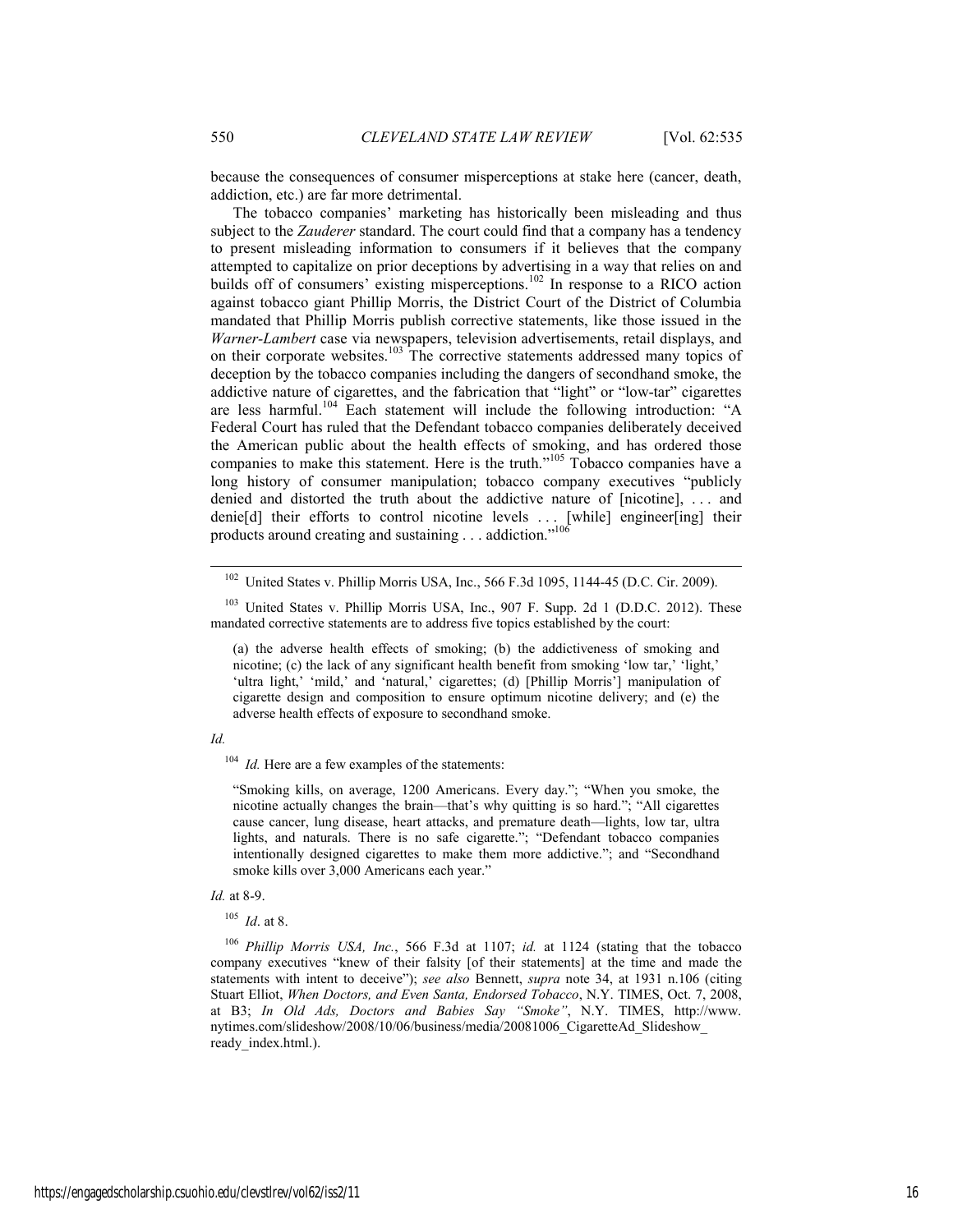People with lower levels of education are less equipped to sort out these commonplace misperceptions, making them particularly vulnerable to the tobacco industry's history of deception. The second element governing the application of *Zauderer*, that the requirement be a "disclosure requirement rather than an affirmative limitation on speech," is also satisfied—the challenge is a disclosure of information on cigarette packages.<sup>107</sup> Considering the duration and extent of the tobacco companies' deception to consumers, many argue that the *Zauderer* standard is the correct standard to apply to graphic cigarette warnings.

#### *B. Cigarette Warning Labels are Constitutional Under* Zauderer

While the *Zauderer* court established a more lenient standard of review for factual commercial disclosures, it also recognized that disclosure requirements are not devoid of First Amendment protection.<sup>108</sup> The Supreme Court recognized that disclosures that are "unjustified or unduly burdensome . . . might offend the First Amendment . . . .<sup>"109</sup> The tobacco companies argue that the proposed warnings are unduly burdensome, because they shrink their ability to display product brands, constructively eliminating communication with consumers at the point of sale.<sup>110</sup> The Sixth Circuit Court directly rejected this argument*,* pointing out that half of cigarette packaging remains available for brand identification.<sup>111</sup>

The Supreme Court, in *Zauderer*, established that in order for the regulation to survive a constitutional challenge under the First Amendment, the disclosures must be "purely factual and uncontroversial."<sup>112</sup> The tobacco companies argue that the graphic warnings are subjective and go beyond being "purely factual."113 The dissent in *RJ Reynolds* suggests that "the emotive quality of the selected images does not necessarily undermine the warnings' factual accuracy."<sup>114</sup> The majority in *RJ Reynolds* points out that the Supreme Court has only applied *Zauderer* when the challenged disclosures were not subject to misinterpretation by consumers.<sup>115</sup> The court then argues that the FDA's proposed warning labels could be misinterpreted by consumers.116 The court focuses this argument around the proposed warning that has a picture of a smoker blowing cigarette smoke out of a tracheotomy hole.<sup>117</sup> The

107 Milavetz, Gallop & Milavetz, P.A. v. United States, 559 U.S. 229, 229 (2010).

<sup>108</sup> Zauderer v. Office of Disciplinary Counsel of Supreme Court of Ohio, 471 U.S. 626, 651 (1985).

<sup>109</sup> *Id.*

110 Calvert, Allen-Brunner & Locke, *supra* note 66, at 226; Discount Tobacco City & Lottery, Inc. v. United States, 674 F.3d 509, 524 (6th Cir. 2012).

<sup>111</sup> *Discount Tobacco City & Lottery, Inc.*, 674 F.3d at 525.

<sup>112</sup> *Zauderer*, 471 U.S. at 651.

<sup>113</sup> *Discount Tobacco City & Lottery, Inc.*, 674 F.3d at 528.

114 R.J. Reynolds Tobacco Co. v. Food & Drug Admin., 696 F.3d 1205, 1230 (D.C. Cir. 2012).

<sup>115</sup> *Id.* at 1232-33.

<sup>116</sup> *Id.*

<sup>117</sup> *Id.* at 1233-34.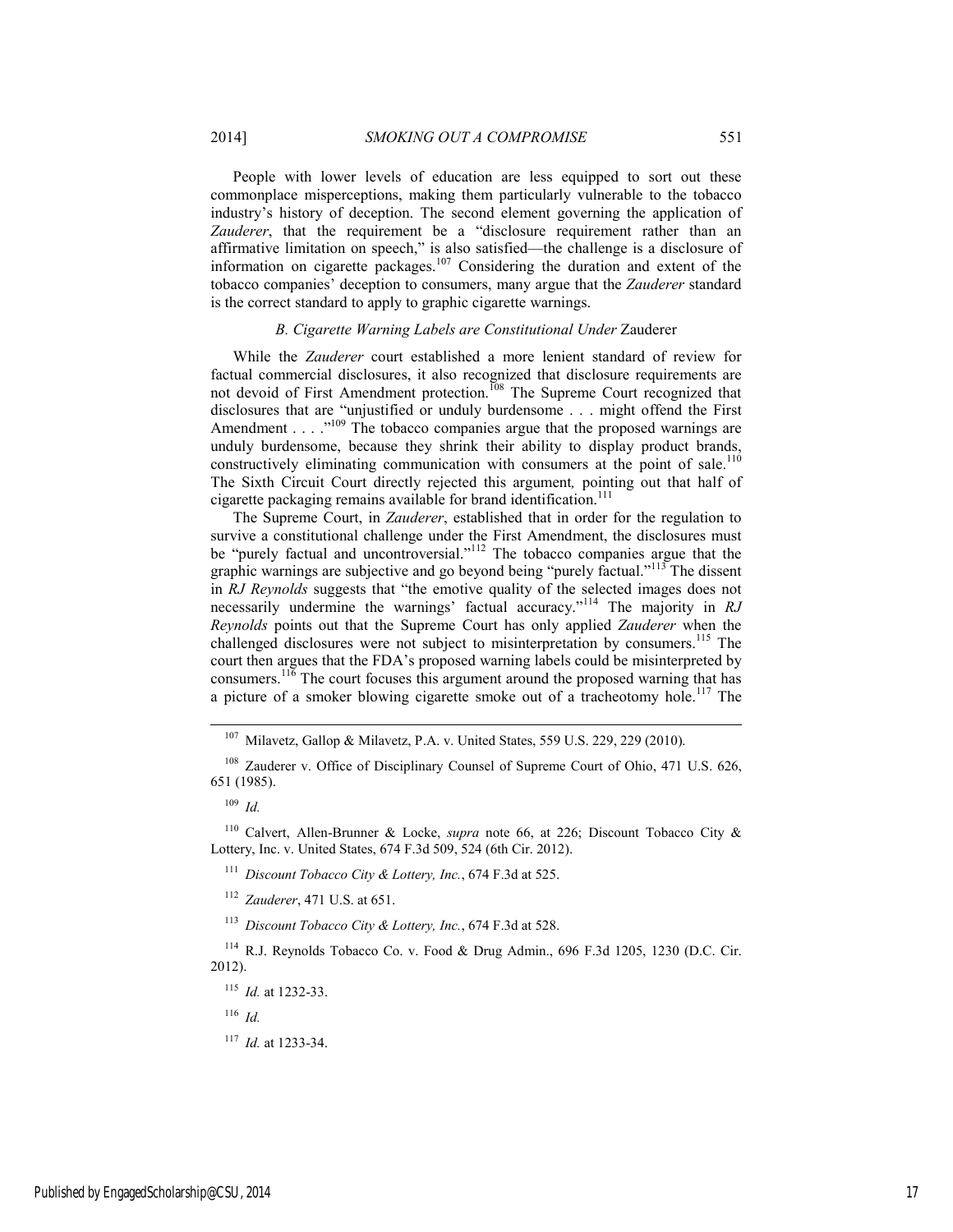court asserts that this warning label requires "significant extrapolation" on the part of the consumer to understand the FDA's contention that the picture symbolizes the addictive nature of cigarettes.<sup>118</sup> Throughout its argument, the court conveniently ignores the fact that the picture is accompanied by the text "WARNING: Cigarettes are addictive."119 Hence, the FDA's intended message behind the picture does not require any "significant extrapolation" on the part of the consumer; its meaning is clear. In fact, the warning even provides a good example of how a picture can provide the consumer with better information about the health effects of smoking than a textual warning. The picture illustrates that cigarettes are so addictive that many struggle to quit even after experiencing major health consequences; 50 percent of those diagnosed with neck and head cancer continue to smoke.120 A textual warning that "Cigarettes are addictive," fails to adequately communicate the overpowering nature of cigarette addiction, while the addition of the picture makes for a much more informative warning.

The Supreme Court further clarified the *Zauderer* standard, stating that the commercial entity's rights are "adequately protected as long as disclosure requirements are reasonably related to the State's interest in preventing deception of consumers."121 The Sixth Circuit dissenting opinion in *Discount Tobacco* contended that the large scale pictorial warnings are simply unprecedented, and the government fails to establish that the warnings are reasonably tailored to the goal of preventing consumer deception.<sup>122</sup> While, there are no other consumer products with comparably strong warnings, the strength of the warning labels should be unprecedented, because the public health tobacco crisis is unprecedented. The toll smoking cigarettes is taking on the United States' public health and health care costs, warrants warnings that force consumers to pay attention and recognize the harms they are subjecting themselves to.

The scientific evidence relied upon by the FDA supports the salience of using graphic warnings, demonstrating that they are reasonably related to providing consumers with accurate information about the hazards of smoking.123 The Court also suggests that the pictorial warnings "evoke a visceral response that subsumes rational decision making."124 While the current textual-only cigarette warnings are

<sup>121</sup> Zauderer v. Office of Disciplinary Counsel of Supreme Court, 471 U.S. 626, 651 (1985).

<sup>122</sup> Discount Tobacco City & Lottery, Inc. v. United States, 674 F.3d 509, 528 (6th Cir. 2012).

<sup>123</sup> *R.J. Reynolds Tobacco Co.*, 696 F.3d at 1284-85.

<sup>124</sup> *Discount Tobacco City & Lottery, Inc.*, 674 F.3d at 529.

 <sup>118</sup> *Id.* at 1216 ("[T]he image of a man smoking through a tracheotomy hole might be misinterpreted as suggesting that such a procedure is a common consequence of smoking.").

<sup>119 76</sup> C.F.R. § 36628 (2011).

<sup>120</sup> *R.J. Reynolds Tobacco Co.*, 696 F.3d at 1232 (explaining some of the other graphic warning label images: the picture of the autopsy supports the warnings that "smoking can kill you," the picture of a baby enveloped in smoke supports the warning that "tobacco smoke can harm your children" and "tobacco smoke causes fatal lung disease in nonsmokers," and the picture of a healthy man wearing a T-shirt that says "I Quit" demonstrates the warning that "quitting smoking now greatly reduces serious risks to your health").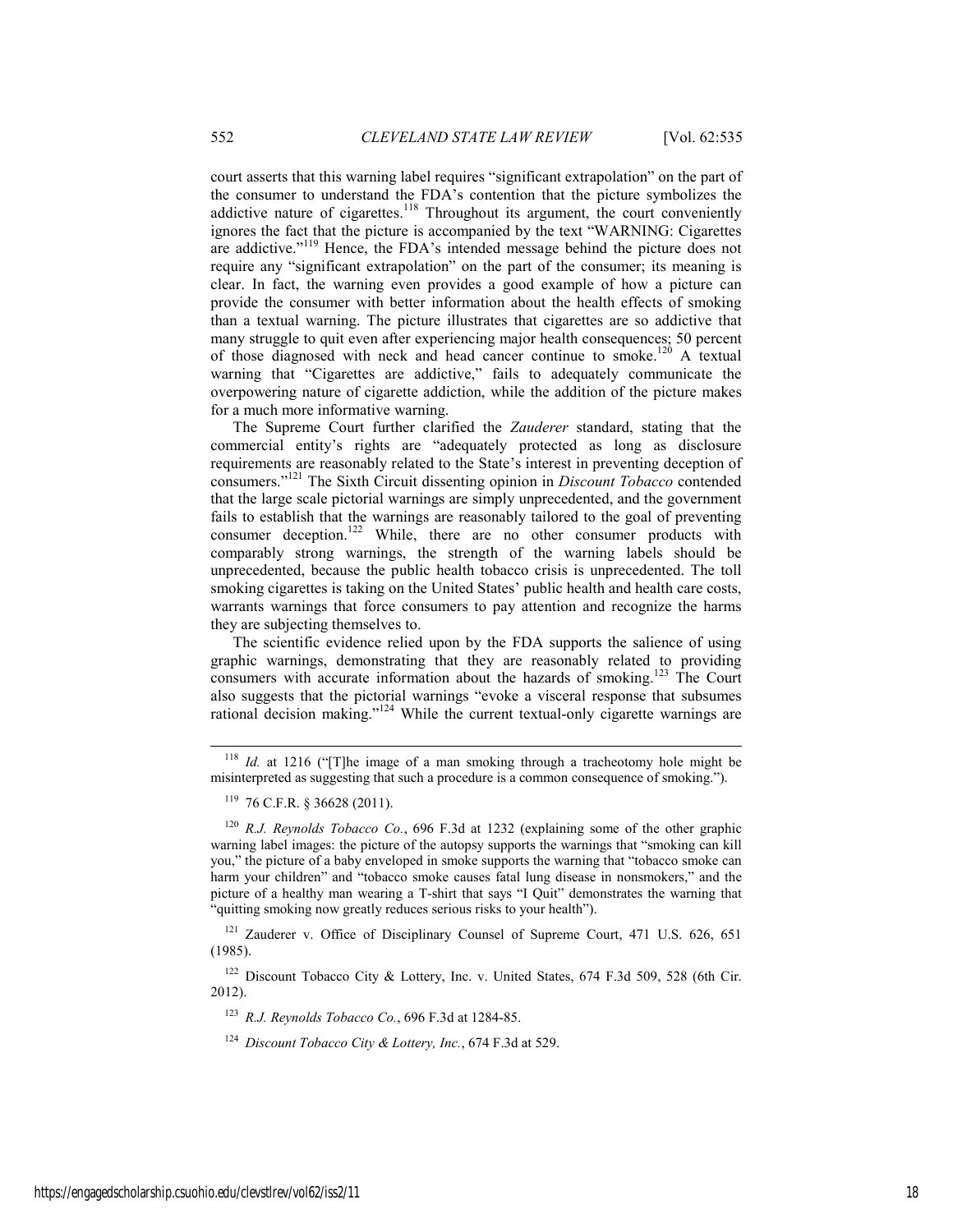unnoticed, the new graphic warning labels are doing just the opposite of the court's suggestion: the warnings inform consumers of tobacco health risks, so they are well equipped to make a rational decision before deciding to light up.<sup>125</sup> When the Zauderer standard is applied to the cigarette warning labels, it becomes overwhelmingly clear that the warnings are constitutional. The FDA's proposed warning labels are aimed at overcoming tobacco advertising's seedy past and bringing tobacco products into the current market where consumers can expect to be sufficiently warned when they purchase particularly harmful products.

# V. COMMERCIAL SPEECH CONSTITUTIONALITY UNDER THE *CENTRAL HUDSON* **STANDARD**

An analysis of the four part *Central Hudson* test illustrates that the FDA's warning labels will pass constitutional muster, because they address a serious public health issue, one in which desperate measures are called for. Without the imposition of the FDA's pictorial warning labels, Americans will continue to choose to smoke without fully understanding the associated health consequences.

# *A. The* Central Hudson *Standard is the Most Appropriate Level of Scrutiny to Apply to Graphic Cigarette Warning Labels*

When the day inevitably comes that the Supreme Court is faced with addressing the issue of whether graphic cigarette warning labels infringe on a corporation's First Amendment freedom of speech, the *Central Hudson* standard would be the most appropriate standard to apply. The two circuit court cases, which addressed the constitutionality of graphic cigarette warning labels, differed largely based on their findings on the applicability of *Central Hudson*. While many scholars have argued that, when the Supreme Court does address the constitutionality of graphic cigarette warning labels it will find that the *Zauderer* standard is most appropriate. However, these arguments fail to consider the current corporate friendly lean the court has taken. This corporate friendly lean has been illustrated by the court in recent decisions like *Citizens United v. Federal Election Commission* and *Sorrell v. IMS Health*. 126 In *Citizens United*, the Supreme Court found that corporations are entitled to freedom of political speech under the First Amendment in the form of campaign financial support.127 In *Sorrell*, the Supreme Court found that a Vermont statute, which prohibited the sale of pharmacy records that reveal the prescribing practices of individual doctors, was a violation of the plaintiff corporation's First Amendment rights.128 With this recent track record of corporate favoritism, it would be prudent for the FDA to be prepared to face a higher level of scrutiny with the Supreme Court. The Supreme Court could assert that the government is required to meet a higher burden to ensure that the graphic warning labels are completely necessary for addressing the government's substantial interest in reducing smoking prevalence.

 <sup>125</sup> Peters et al., *supra* note 1, at 479; *see also* SURGEON GENERAL REPORT, *supra* note 1, at 716.

<sup>126</sup> Citizens United v. Fed. Election Comm'n, 558 U.S. 310 (2010); Sorrell v. IMS Health Inc., 131 S. Ct. 2653 (2011).

<sup>127</sup> *Citizens United*, 558 U.S. at 310.

<sup>128</sup> *Sorrell*, 131 S. Ct. 2653.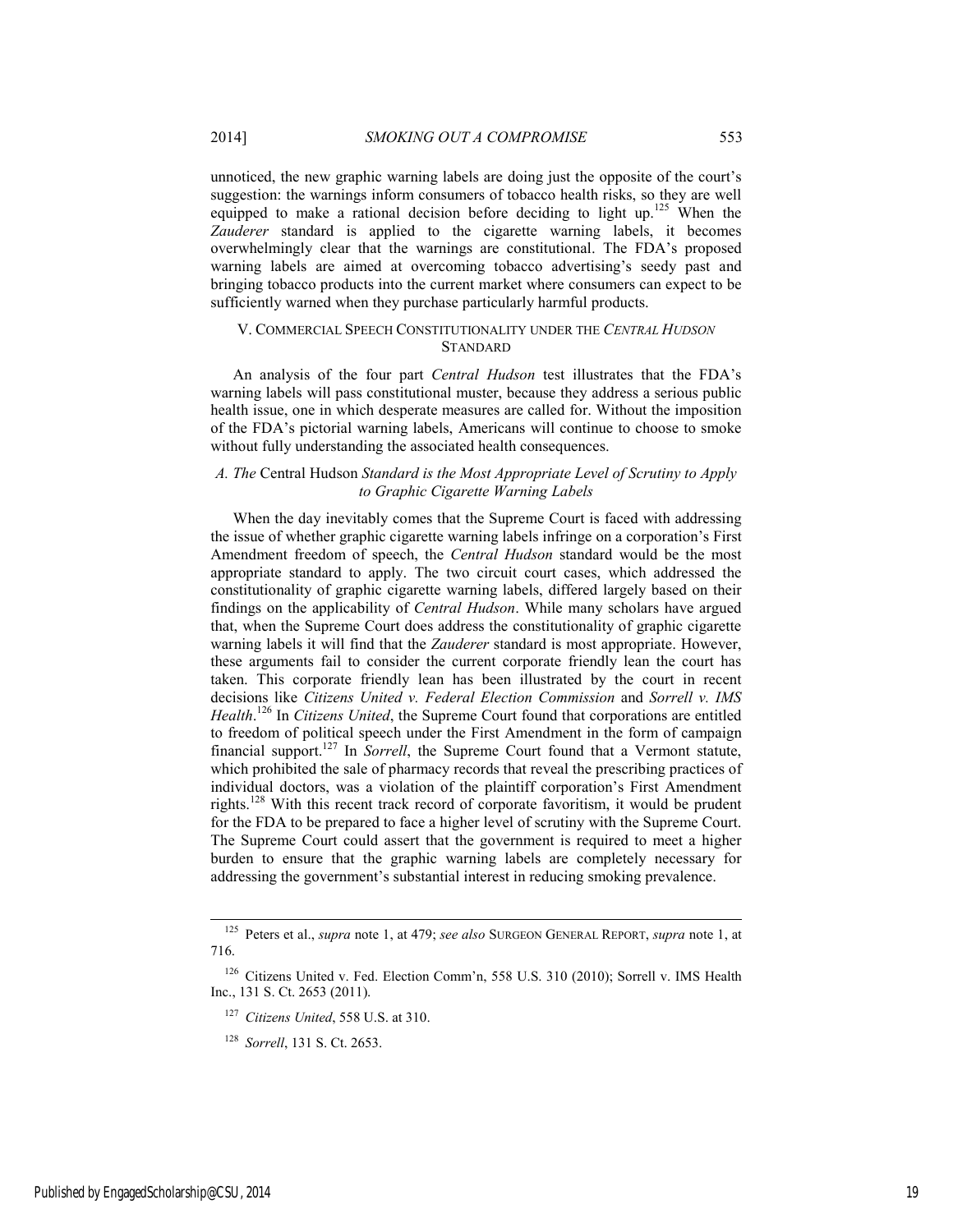One of the main differences in the D.C. Circuit's holding in *R.J. Reynolds*, and the Sixth Circuit's decision in *Discount Tobacco*, was the very thing being challenged. In *Discount Tobacco*, the Sixth Circuit found the Family Smoking Prevention and Tobacco Control Act itself to be constitutional—prior to the FDA even unveiling any proposed warning labels.<sup>129</sup> Thus, it was easier for the Sixth Circuit to ignore any possibility that the FDA's proposed warnings would not be purely factual and uncontroversial, which is required for the *Zauderer* standard to apply. However, once the FDA unveiled its proposed warnings, the tobacco companies had specific evidence to point to that suggested the pictures went beyond the purely factual and uncontroversial *Zauderer* requirement. In fact, that is precisely what the tobacco companies did in *R.J. Reynolds*, and the D.C. Circuit Court was persuaded: it looked at the FDA's proposed warning labels, rather that the statute itself, and found them to be unconstitutional in applying the *Central Hudson*, not the *Zauderer*, standard*.* While the D.C. Circuit specifically pointed to the warnings containing a woman crying, and a small child and a man wearing a t-shirt saying "I QUIT" as examples of images that portray no factual information, it is likely that even toned down versions of the labels will raise similar arguments.<sup>130</sup> The government must predict, no matter what warning labels are eventually proposed by the FDA, that the tobacco companies will inevitably make this same argument. While the FDA should focus on making the labels as factual and uncontroversial as possible, it is almost unavoidable that the court may find the labels controversial based solely on their color, size, and striking nature.

The Supreme Court will predictably apply *Central Hudson* not only because it seems to be the only appropriate choice by way of default—in finding the other standards inapplicable; it will also predictably apply *Central Hudson* due to its appropriateness in its own right as established by Supreme Court precedent. While the Supreme Court has never explicitly ruled that the *Central Hudson* standard would be the appropriate standard to apply in compelled commercial speech cases, it has alluded to it on several occasions. For example, in *Glickman v. Wileman Bros. & Elliott, Inc.*, the Court stated that using the *Central Hudson* test was not proper where, inter alia, the statute does "not compel anyone to engage in any actual or symbolic speech."<sup>131</sup> This insinuates that if the Supreme Court were to evaluate a statute that does compel someone to engage in speech, it would provide that *Central Hudson* would be the correct level of scrutiny to apply. More recently, in *Sorrell*, the Supreme Court justified its selection of scrutiny, stating that "Vermont's statute neither forbids nor requires anyone to say anything, to engage in any form of symbolic speech, or to endorse any particular point of view, whether ideological or related to the sale of a product (And here this assumes that *Central Hudson* might otherwise apply)."132 Again, it seems that the Supreme Court's language is suggesting that the *Central Hudson* standard would be appropriate in a compelled commercial speech challenge.

 <sup>129</sup> Julie C. LaVille, *A Warning Worth a Thousand Words: First Amendment Challenges to the FDA's Graphic Warning Label Requirements,* 58 ST. LOUIS L.J. 243 (2013) (citing *Discount Tobacco City & Lottery, Inc.*, 674 F.3d at 558-59).

<sup>&</sup>lt;sup>130</sup> *Id.* (citing R.J. Reynolds Tobacco Co. v. Food & Drug Admin., 696 F.3d 1205, 1216 (D.C. Cir. 2012)).

<sup>&</sup>lt;sup>131</sup> Glickman v. Wileman Bros. & Elliott, Inc., 521 U.S. 457, 458 (1997).

<sup>132</sup> *Sorrell*, 131 S. Ct. at 2675.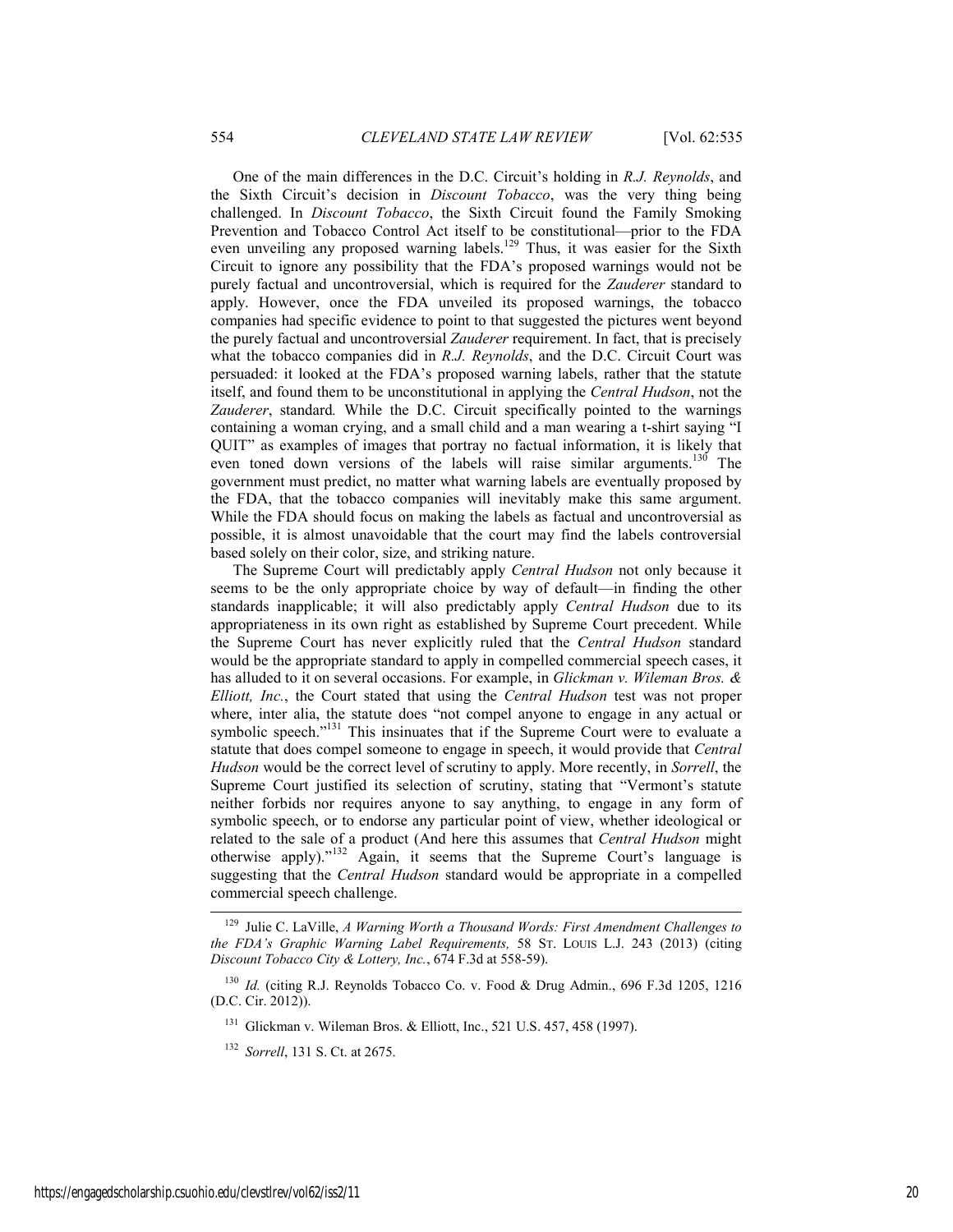# *B. Application of the* Central Hudson *Standard to Cigarette Warning Labels*

The Supreme Court, in *Central Hudson*, developed a four part test for determining constitutionality, specifically in commercial speech cases.<sup>133</sup> The four parts to this test are: (1) the commercial speech must concern a lawful activity and not be misleading; (2) the asserted governmental interest must be substantial; (3) if the answer to the first two questions is yes, then the court must determine whether the regulation directly advances that governmental interest; and (4) the court must determine whether the regulation is not more extensive than necessary to serve the governmental interest.134 This section discusses each part of this test in turn.

1. The Graphic Cigarette Warning Labels are Legal and Not Misleading

The parties and the courts agree that the first part of the *Central Hudson* test, the commercial speech is a lawful activity and is not misleading, is satisfied as to the pictorial cigarette warnings.<sup>135</sup> The sale of cigarettes is a lawful activity and the warnings do not present any misleading information.

# 2. The Smoking Warnings Bear a Substantial Government Interest in Ensuring Accurate Commercial Information

### *i. There is a Substantial Public Health Interest*

The cigarette warnings advance their constitutionality under the *Central Hudson*  test, because they seek to advance a critical governmental interest in the public health of Americans by ensuring all consumers are aware of the health consequences associated with smoking. Supreme Court precedent has well-established the satisfaction of the next part of the *Central Hudson* test: whether the asserted governmental interest is substantial.136 The Supreme Court has generally held that any regulation where the government's interest is rooted "in ensuring the accuracy of commercial information in the market-place is substantial."137 Additionally, when it comes to public health, the Supreme Court holds that the government has a "significant interest in protecting the health, safety, and welfare of its citizens . . . <sup>138</sup> The government asserts that its established interest is to make the public more informed about the variety and severity of health consequences attributable to

<sup>134</sup> *Id.*

137 Edenfield v. Fane, 507 U.S. 761, 769 (1993).

 <sup>133</sup> Cent. Hudson Gas & Elec. Corp. v. Pub. Serv. Comm'n of N.Y., 447 U.S. 557, 566 (1980).

<sup>&</sup>lt;sup>135</sup> *Id.* The FDA has previously made the argument that the cigarette regulations would not pass this test because some regulations seek to restrict the sale of cigarettes to minors, which is an illegal transaction. However, the graphic warning label itself does not attempt to regulate the sale of cigarettes to minors. Calvert, Allen-Brunner & Locke, *supra* note 66, at 230.

<sup>136</sup> *Cent. Hudson*, 447 U.S. at 566.

<sup>138</sup> Rubin v. Coors Brewing Co., 514 U.S. 476, 485 (1995).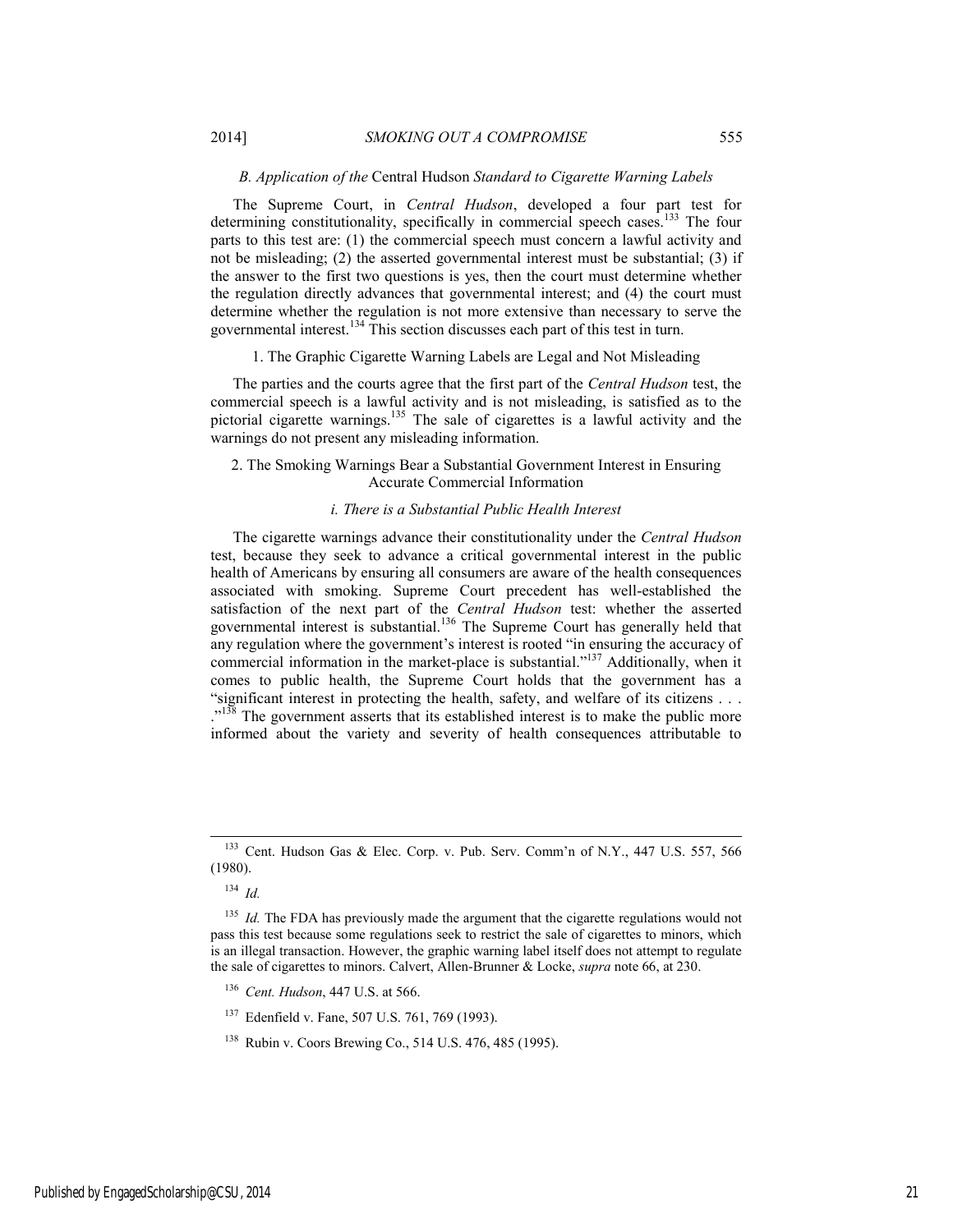smoking.<sup>139</sup> The Supreme Court has declared that there is a substantial governmental interest in conveying truthful information about tobacco products.<sup>140</sup>

The tobacco companies' argument that the warning labels are merely presenting information that is already a part of public awareness is not well founded.<sup>141</sup> While the public may be generally aware that smoking is dangerous, many people still do not understand the complete scope of serious diseases associated with smoking, or the strong nature of nicotine addiction.<sup>142</sup> Particularly, those who are less educated, and thus less able to understand the text only warnings, are more susceptible to the dangers of cigarette smoking. People of lower education levels are less able to read product warnings; the addition of pictures to the warning labels will effectively deliver the message to these people. It is clear that the government's interest in issuing the graphic warning requirement is substantial. The goal of the First Amendment is to ensure that consumers have adequate information about the products they purchase; the imposition of graphic warning labels merely executes this goal for a broader scope of the American public.

#### *ii. There is a Substantial Equality Interest*

The government is able to assert a substantial interest not only in the public health issue that cigarette smoking imposes on the American public, but also through the inequality that has emerged between those from high-income and those from lower-income populations. Since the Surgeon General released its first report uncovering the health consequences of smoking in 1964, a gap between those from high-income populations and those from low-income populations has been created and become increasingly prevalent.<sup>143</sup> In fact, 27.9% of adults who live below the poverty level smoke compared with just 17% of adults who live at or above the poverty level.144 Even more alarming, studies show that as much as 68-80% of the United States' homeless adult population are current cigarette smokers.<sup>145</sup>

 $139$  R.J. Reynolds Tobacco Co. v. Food & Drug Admin., 696 F.3d 1205, 1298 (D.C. Cir. 2012).

140 Lorillard Tobacco Co. v. Reilly, 533 U.S. 525, 564 (2001).

<sup>141</sup> Discount Tobacco City & Lottery, Inc. v. United States, 674 F.3d 509, 528 (6th Cir. 2012) ("There is also agreement that Plaintiffs' argument that consumers are already adequately aware of the health risks associated with tobacco is not widely accepted . . . the government has presented abundant evidence to support Congress' findings that juveniles are not sufficiently aware of the actual risks of tobacco use.").

<sup>142</sup> *R.J. Reynolds Tobacco Co.*, 696 F.3d at 1224 (Many adolescents, a particularly vulnerable consideration in the tobacco debate, tend "to underestimate or be uninformed about the difficulty of stopping smoking.").

143 Lorna Schmidt, FACT SHEET, CAMPAIGN FOR TOBACCO-FREE KIDS, TOBACCO AND SOCIOECONOMIC STATUS (Jan. 31, 2013), *available at* http://www.tobaccofreekids.org/ research/factsheets/pdf/0260.pdf.

<sup>144</sup> CTRS. FOR DISEASE CONTROL & PREVENTION, ADULT CIGARETTE SMOKING IN THE UNITED STATES: CURRENT ESTIMATES, 2014, *available at* http://www.cdc.gov/tobacco/ data\_statistics/fact\_sheets/adult\_data/cig\_smoking.

145 Travis P. Baggett, Lydie A. Lebrun-Harris and Nancy A. Rigotti, *Homelessness, Cigarette Smoking and Desire to Quit: Results From a US National Study*, 108 ADDICTION 2009 (2013).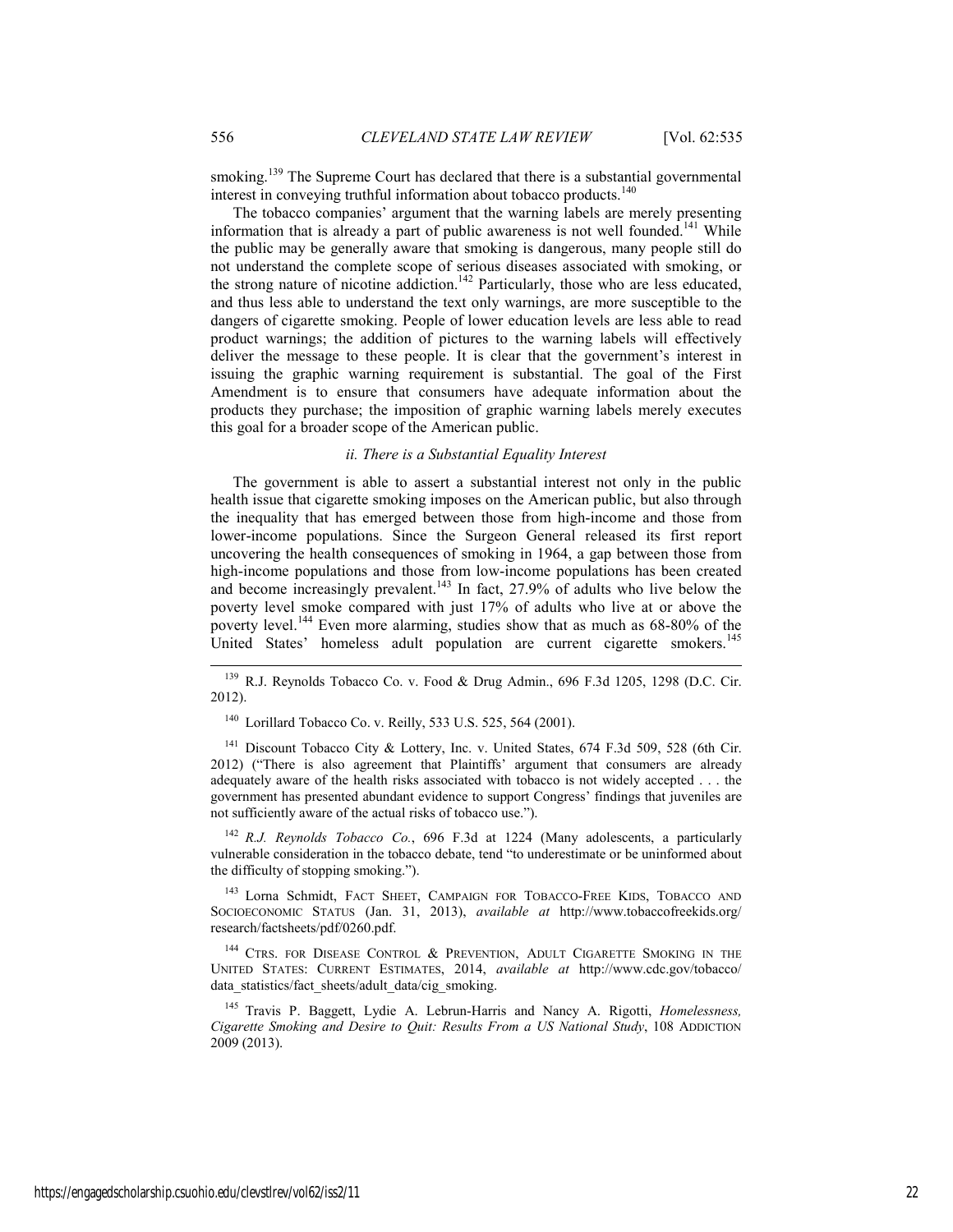Furthermore, secondhand smoke exposure is a greater issue for those from lowincome populations; individuals who work in the blue-collar and service industries are more likely to be exposed to secondhand smoke in the workplace.<sup>146</sup> While exact causalities are often difficult to prove, numerous studies have found that the current climate addressing smoking in the United States have failed to take into account the disparity of smoking prevalence among socioeconomic status populations. On the other hand, this trend is no secret to the tobacco companies who choose to advertise and market more heavily in poorer neighborhoods.<sup> $147$ </sup> Thus, there is a substantial governmental interest in addressing the disparity of the impact of cigarette smoking between lower and higher socioeconomic status populations.

## *iii. There is a Substantial Economic Interest*

Finally, the government can assert a substantial economic interest in enacting a regulation requiring tobacco companies to display graphic cigarette warning labels on their packaging. The costs caused by smoking burdens Americans beyond the negative health effects and extends to US taxpayer pockets. Health care expenditures for smoking-induced ailments cost \$96 billion per year.<sup>148</sup> People of lower socioeconomic statuses are more often smokers than those of higher socioeconomic statuses.<sup>149</sup> Smoking related health care expenditures are disproportionately paid by Medicare and Medicaid, which expend \$58.3 billion per year on smoking related health care expenditures.<sup>150</sup> Medicaid beneficiaries have almost twice the smoking

<sup>&</sup>lt;sup>146</sup> Fernader et al., *supra* note 72, at S1. "Only 83.2 percent of blue-collar workers (and just 67.8 percent of construction workers) work in an environment with a smoke-free workplace policy, compared with 90.7 percent of white-collar workers." FACT SHEET, CAMPAIGN FOR TOBACCO-FREE KIDS, TOBACCO AND SOCIOECONOMIC STATUS (Jan. 31, 2013), *available at* http://www.tobaccofreekids.org/research/factsheets/pdf/0260.pdf.

<sup>147</sup> Robert H. Anderson et al., *Smoking Habits and Prevention Strategies in Low Socio-Economic Status Populations*, PREVENTION RESEARCH CENTER: NATIONAL NETWORK ON TOBACCO PREVENTION AND POVERTY, at 1 (2004).

<sup>&</sup>lt;sup>148</sup> FACT SHEET, CAMPAIGN FOR TOBACCO-FREE KIDS, TOLL OF TOBACCO IN THE UNITED STATES OF AMERICA (Nov. 9, 2012), *available at* http://www.tobaccofreekids.org/research/ factsheets/pdf/0072.pdf?utm\_source=factsheets\_finder&utm\_medium=link&utm\_campaign=a nalytics; There is an additional cost of \$97 billion in lost productivity costs due to smoking related disease. CTRS. FOR DISEASE CONTROL & PREVENTION, MORBIDITY AND MORTALITY WEEKLY REPORT, SMOKING-ATTRIBUTABLE MORTALITY, YEARS OF POTENTIAL LIFE LOST, AND PRODUCTIVITY LOSSES—UNITED STATES, 2000–2004 (2008).

<sup>149</sup> *See* Rutten et al., *supra* note 57, at 1559; *see also* SURGEON GENERAL REPORT, *supra*  note 1, at 3.

<sup>&</sup>lt;sup>150</sup> Medicare and Medicaid pay \$58.3 billion of a total \$96 billion (i.e., 60.7%) in costs associated with smoking related health care expenditures. On the other hand, Medicare and Medicaid pay \$876 billion out of a total \$2.5 trillion (i.e., 35%) of all U.S. health care expenditures. Therefore, the percentage of money paid by Medicare and Medicaid for smoking related health care expenditures is much higher than its percentage of costs paid in total. (Expenditure amounts gathered from FACT SHEET, CAMPAIGN FOR TOBACCO-FREE KIDS, TOLL OF TOBACCO IN THE UNITED STATES OF AMERICA (Nov. 9, 2012), *available at* http:// www.tobaccofreekids.org/research/factsheets/pdf/0072.pdf?utm\_source=factsheets\_finder&ut m\_medium=link&utm\_campaign=analytics and CTRS. FOR MEDICARE & MEDICAID SERVICES, NAT'L HEALTH EXPENDITURE PROJECTIONS 2010-2020, (2009)).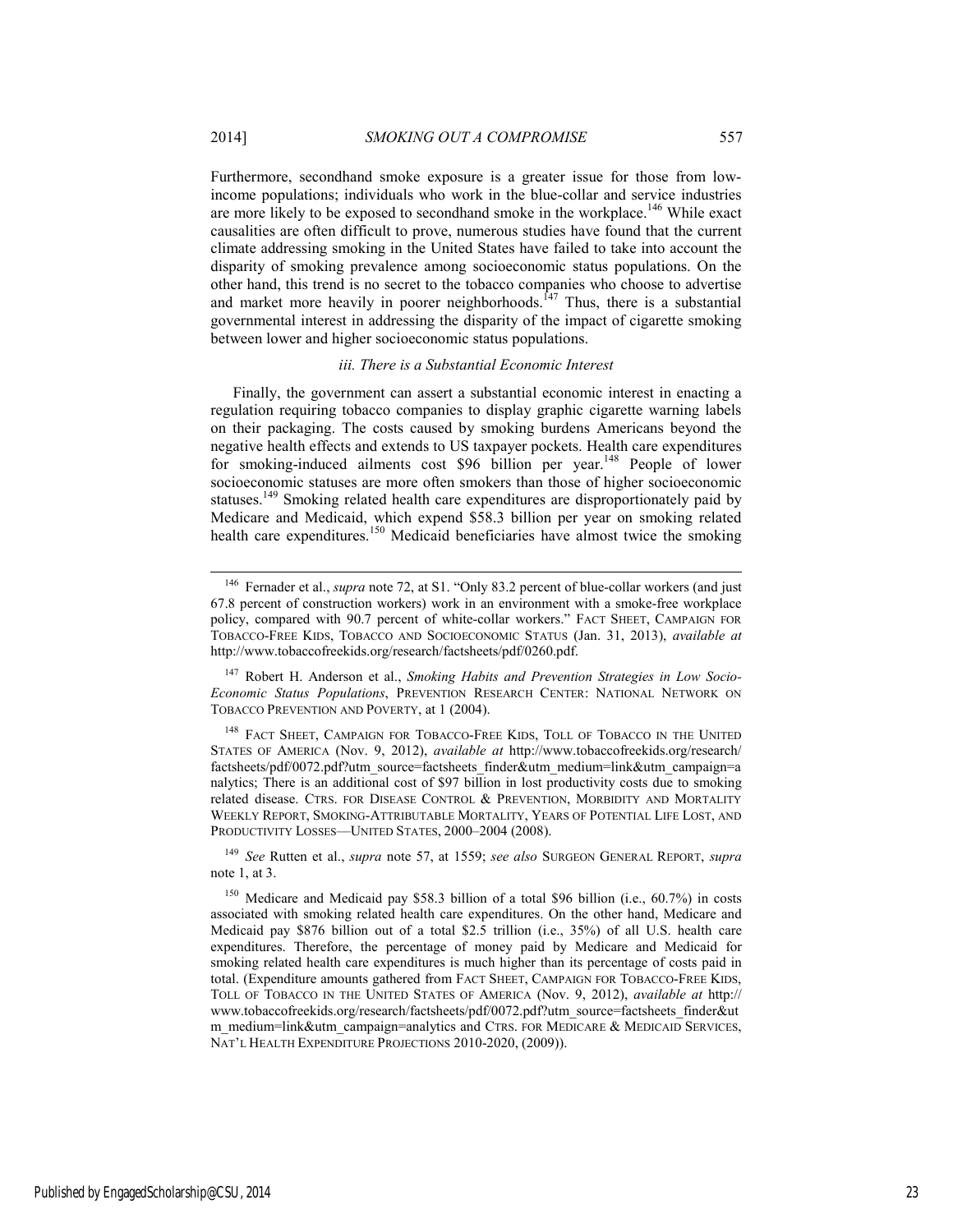rates, at 37%, compared with the general United States adult population.<sup>151</sup> Studies have estimated that America's Medicaid system could spend close to \$10 billion less within five years if all Medicaid beneficiaries who smoke, quit.<sup>152</sup>

The Supreme Court directly confronted the issue of health care costs of all U.S. citizens in its decision upholding the constitutionality of the individual health care coverage mandate within the Patient Protection and Affordable Care Act ("PPACA"). In the PPACA decision, the Court explained the current problem being targeted by the individual health care coverage mandate:

Collectively, Americans spent \$2.5 trillion on health care in 2009, accounting for 17.6% of our Nation's economy. Within the next decade, it is anticipated, spending on health care will nearly double. . . . In 2009, approximately 50 million people were uninsured, either by choice or, more likely, because they could not afford private insurance and did not qualify for government aid. . . . Health-care providers do not absorb these bad debts. Instead, they raise their prices, passing along the cost of uncompensated care to those who do pay reliably: the government and private insurance companies. In response, private insurers increase their premiums, shifting the cost of the elevated bills from providers onto those who carry insurance. The net result: Those with health insurance subsidize the medical care of those without it. As economists would describe what happens, the uninsured 'free ride' on those who pay for health insurance. The size of this subsidy is considerable. Congress found that the cost-shifting just described "increases family [insurance] premiums by on average over \$1,000 a year." $153$ 

While the PPACA individual mandate is aimed at addressing the United States health care coverage discrepancy, the economic issues caused by smokers covered by government health care may be exacerbated during the PPACA's transitionary period. The PPACA will increase Medicaid coverage to millions more low-income adults, meaning more potential smokers will be on taxpayers' health care dime.<sup>154</sup> The PPACA also requires that Medicaid cover smoking cessation services for pregnant women, costing U.S. taxpayers even more.<sup>155</sup>

Curbing health care expenditures is not the only form of state economic interest. The government also has a substantial economic interest in maximizing workplace productivity. Data has shown that "nonsmokers are more productive, take fewer sick

153 Nat'l Fed'n of Indep. Bus. v. Sebelius, 132 S. Ct. 2566, 2609-11 (2012).

154 Patrick Richard, Kristina West & Leighton Ku, *The Return on Investment of a Medicaid Tobacco Cessation Program in Massachusetts*, 7 PLOS ONE e29965 (2012).

<sup>155</sup> *Id.*

 <sup>151</sup> CTRS. FOR DISEASE CONTROL & PREVENTION, *State Medicaid Coverage for Tobacco-Dependence Treatments—United States, 2009*, 59 MMWR 1340, 1340 (Oct. 22, 2010).

<sup>152</sup> *Smokers Cost Medicaid System Nearly \$10 Billion: New Report from the American Legacy Foundation Finds Tobacco-Free States Spend Less on Medicaid*, PRNEWSWIRE, http://www.prnewswire.com/news-releases/smokers-cost-medicaid-system-nearly-10-billion-59896577.html (last visited Mar. 30, 2014).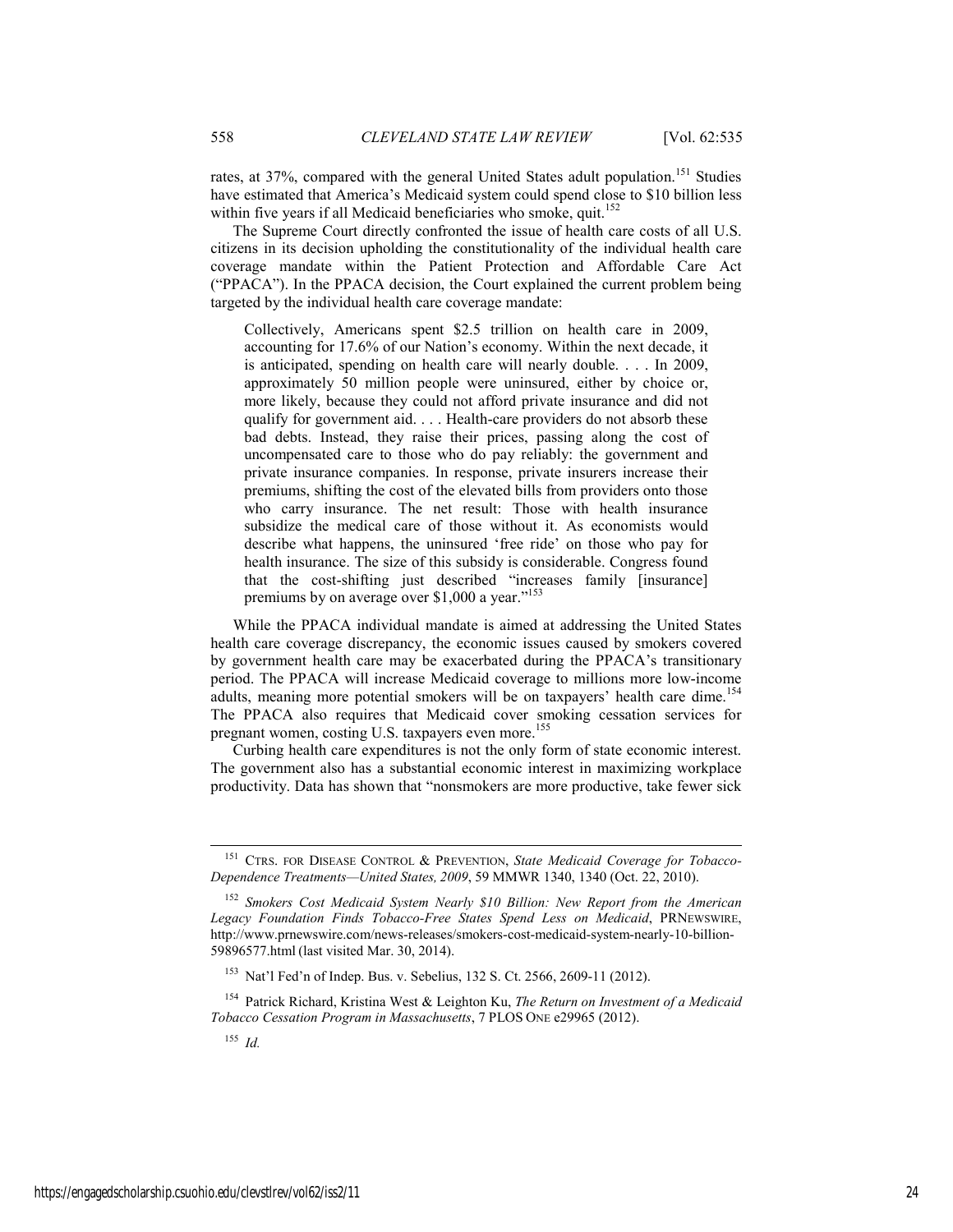days per year, and use fewer healthcare resources than smokers."<sup>156</sup> After quitting, former smokers show a significant decline in their absenteeism from work, and their productivity levels rise to that of those who have never smoked.<sup>157</sup>

3. The Smoking Warnings Directly Advance the Government's Interest

Pictorial cigarette warning labels have been proven to be drastically more effective at getting consumers to reconsider smoking; thus, the third prong of the *Central Hudson* test is satisfied. The debate over the constitutionality of the cigarette warnings revolves around the court's determination of the third part of the *Central Hudson* test: whether the government interest is directly advanced by the regulation.158 The D.C. Circuit Court in *RJ Reynolds* mischaracterizes the asserted governmental interest and consequently relies on that misrepresentation in holding the graphic warning labels unconstitutional.<sup>159</sup> The Court claims the interest asserted by the government is to reduce the prevalence of smoking.<sup>160</sup> However, the dissenting opinion points out that while legislative history indicates a desire to decrease the prevalence of smoking in the United States, the official asserted governmental interest is actually clearly stated: to "effectively communicate information about the negative health consequences of smoking."161 While reducing the number of smokers is a potential benefit in making consumers more aware of the negative health effects of smoking, it is simply not the explicitly identified goal.

People of lower socioeconomic statuses are generally less educated than those of higher socioeconomic statuses; thus, the need to provide reliable, available information to those people is especially important.<sup>162</sup> The existing text-only warning labels on cigarette packaging require a college reading level, whereas pictorial warnings could be easily understood by those with lower literacy skills.<sup>163</sup> Research indicates that those with higher levels of education have more accurate knowledge about smoking and cancer, and individuals of a lower socioeconomic status are less likely to try to quit smoking.<sup>164</sup> By providing accurate health information about the consequences of smoking directly on the cigarette packaging, via easily understood pictorial warnings, the FDA ensures that consumers purchasing cigarettes are fully aware of those consequences.

The graphic cigarette warnings directly advance this governmental interest. The Supreme Court interpreted the *Central Hudson* holding, clarifying that the

<sup>&</sup>lt;sup>156</sup> LEIF ASSOCIATES, INC., REPORT: THE BUSINESS CASE FOR COVERAGE OF TOBACCO CESSATION 2012 UPDATE, at 6 (2012).

<sup>157</sup> *Id.*

<sup>158</sup> *See* Cent. Hudson Gas & Elect. Corp. v. Pub. Serv. Comm'n of N.Y., 447 U.S. 557, 564 (1980).

<sup>159</sup> R.J. Reynolds Tobacco Co. v. Food & Drug Admin., 696 F.3d 1205, 1238 (D.C. Cir. 2012).

<sup>160</sup> *Id.* at 1233.

<sup>161</sup> *Id.* at 1230.

<sup>162</sup> *See* Rutten et al., *supra* note 57, at 1563.

<sup>163</sup> *See also* SURGEON GENERAL REPORT, *supra* note 1, at 719.

<sup>164</sup> *See* Rutten et al., *supra* note 57, at 1567.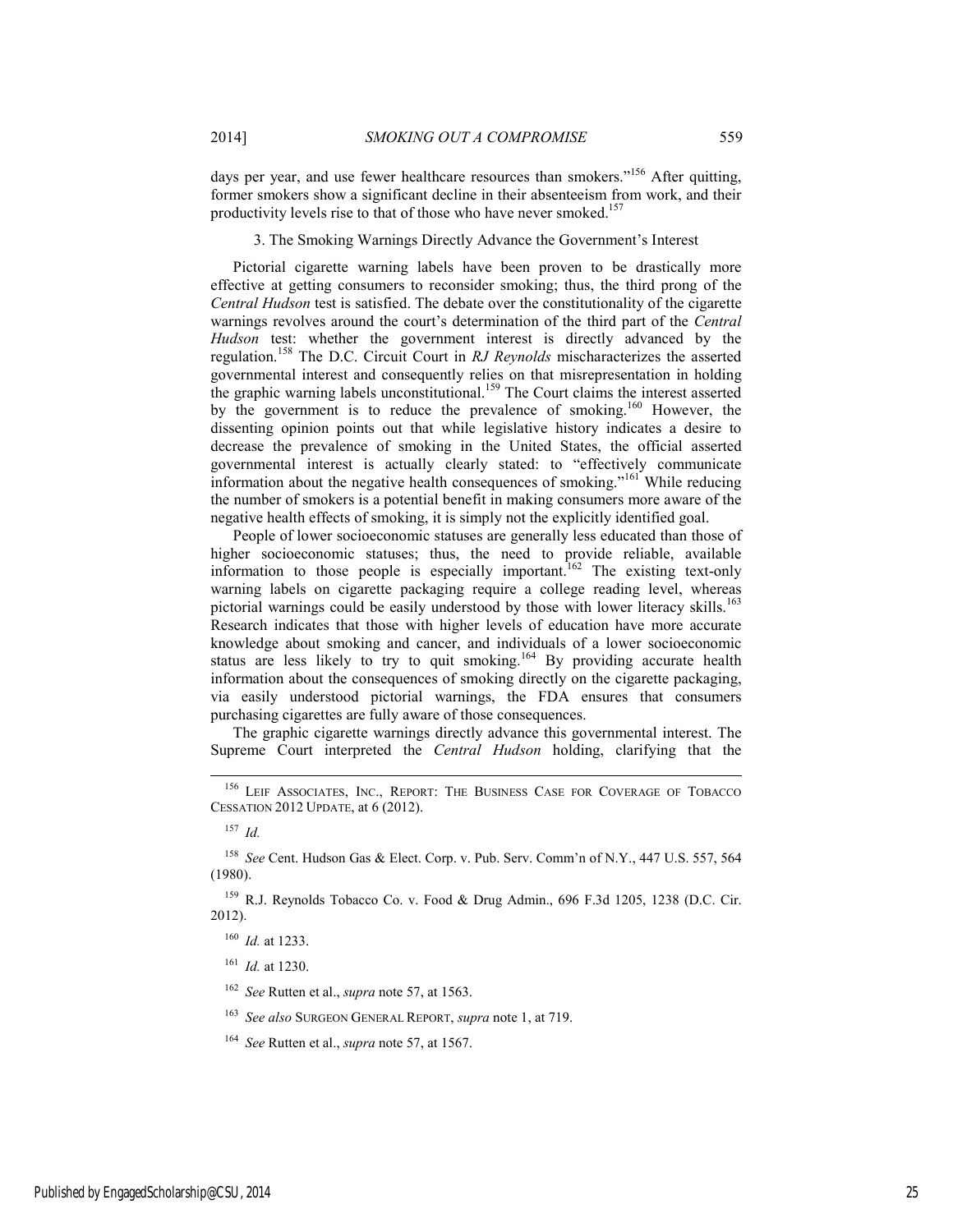government must be able to prove that the challenged regulation advances the government's stated interest in a direct or material way.<sup>165</sup> The government's burden must go beyond "mere speculation or conjecture" that the regulation will advance the governmental interest.<sup>166</sup> The studies presented by the government in support of the warning labels illustrate the ineffectiveness of the current warning labels.<sup>167</sup> These studies conclude that the current warnings are "unnoticed and stale, and that they fail to convey relevant information in an effective way."168 In issuing the pictorial warnings, the FDA relied on an internet-based consumer study that revealed that the graphic warnings were more effective in providing the lasting and salient message that tobacco use has many serious negative health effects and encouraged viewers to quit or refrain from smoking.169 In response to this evidence, the D.C. Circuit Court stated that "it is mere speculation to suggest that respondents who report increased thoughts about quitting smoking will actually follow through on their intentions."<sup>170</sup>

Admittedly, these studies do not establish that the new warnings will have a material effect on the number of smokers. Scientific evidence proving that the

168 INST. OF MED. OF THE NAT'L ACADEMIES, ENDING THE TOBACCO PROBLEM: A BLUEPRINT FOR THE NATION 291 (Richard J. Bonnie et al. eds., 2007).

<sup>169</sup> R.J. Reynolds Tobacco Co. v. Food & Drug Admin., 696 F.3d 1205, 1209 (D.C. Cir. 2012) ("[The] FDA based its selection of the final images on an 18,000—person internetbased consumer study it commissioned. The study divided respondents into two groups: a control group that was shown the new text format of the current warnings (located on the side of cigarette packages), and a separate treatment group that was shown the proposed graphic warnings, which included the new text, the accompanying graphic image, and the 1-800- QUIT-NOW number. Each group then answered questions designed to assess, among other things, whether the graphic warnings, relative to the text-only control, (1) increased viewer's intention to quit or refrain from smoking; (2) increased viewers' knowledge of the health risks of smoking or second-hand smoke; and (3) were 'salient' which [the] FDA defined in part as causing viewers to feel 'depressed,' 'discouraged,' or 'afraid.'"); *see also*, SURGEON GENERAL REPORT, *supra* note 1, at 717 ("Ninety-five percent of Canadian youth reported that pictorial health warnings communicated the risks of smoking better than text-only warnings . . . [t]he most recent survey, in 2006, found that 86% of youth smokers reported the messages as effective in informing them about the health effects of smoking; 70% said that the messages had been effective in getting them to try to quit smoking; 66% reported that the messages had increased their desire to quit; and 56% said they smoked less around others as a results of the messages."); *Family Smoking Prevention and Tobacco Control Act: Hearing Before the H. Subcomm. on Health of the Comm. on Energy and Commerce*, 110th Cong. 42 (2007) ("[M]ore than 40 percent of subjects did not even view the warning," and "an additional 20 percent looked at the warning but failed to actually read it.").

<sup>170</sup> *R.J. Reynolds Tobacco Co.*, 696 F.3d at 1219. In order for the government to establish that the graphic warnings directly advance a misidentified goal of decreasing the number of smokers, the government would have to present evidence that the warnings will actually cause some people to quit smoking and/or others to never start smoking. *Id.* at 1242.

 <sup>165</sup> *See* Rubin v. Coors Brewing Co., 514 U.S. 476, 479 (1995).

<sup>&</sup>lt;sup>166</sup> *Id.* at 487; Edenfield v. Fane, 507 U.S. 761, 770-71 (1993) ("[T]he government[] ... must demonstrate that the harms it recites are real and that its restriction will in fact alleviate them to a material degree.").

<sup>167</sup> *Id.* at 13-17.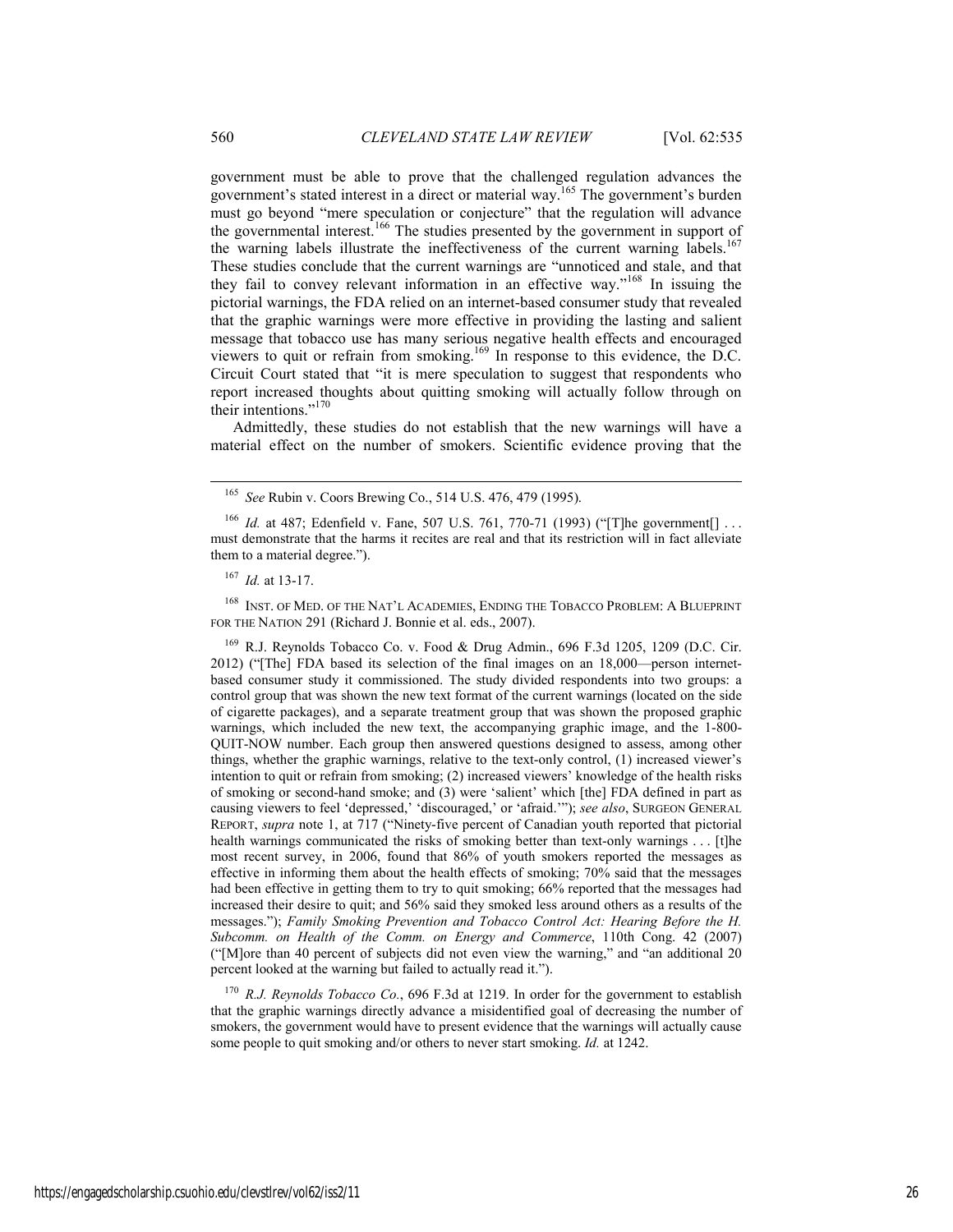warnings actually lead consumers to quit smoking would require extended longitudinal studies.<sup>171</sup> In the meantime, millions of Americans would continue to smoke and consequently die; thus, such studies cannot be timely conducted in order to address the imminent smoking public health concerns. Furthermore, the D.C. Circuit Court, in *RJ Reynolds,* mischaracterizes the governmental interest—to reduce the prevalence of smoking. The scientific evidence resoundingly advances the governmental interest expressly stated by the FDA in its proposal of these warnings: to create a greater awareness of the scope of the health risks associated with tobacco use.<sup>172</sup> By using graphic warning labels, consumers will become more educated about the consequences of their purchases. Whether those consumers use that additional information to their benefit is up to them, but either way, the government's stated goal will have been accomplished. The governmental limitation on the tobacco companies' freedom of speech is justified. Thus, the implementation of the graphic warning labels directly and materially advances the declared governmental interest, and the third part of the *Central Hudson* test is satisfied.

4. The Smoking Warnings are No More Extensive than Necessary

While the graphic warning labels may limit the commercial speech of tobacco companies, the limitation by imposing graphic warning labels has been thoroughly researched and is a necessary measure. Numerous other avenues have attempted to achieve this governmental goal and have failed. The tobacco companies challenge the constitutionality of the graphic warnings under the fourth part of the *Central Hudson* test: the regulation cannot be more extensive than is necessary to achieve the governmental interest.<sup>173</sup> The tobacco companies argue that the scale and intrusiveness of pictorial warnings strongly outweigh the need to convey information to consumers, since the information is already effectively conveyed, and consumers already overestimate tobacco use health risks.<sup>174</sup> The previously discussed scientific evidence overwhelmingly disproves this contention. Amongst American consumers, there is still widespread ignorance of the health risks associated with tobacco use.<sup>175</sup> It was no mistake that the graphic warning labels created by the FDA elicit strong emotional responses.<sup>176</sup> Warning labels that create unfavorable emotional associations with smoking tobacco help consumers appreciate the risks of

<sup>174</sup> Discount Tobacco City & Lottery, Inc. v. United States, 674 F.3d 509, 524 (6th Cir. 2012).

<sup>175</sup> *See* Rutten et al., *supra* note 57, at 1569-70.

 <sup>171</sup> *Id.* at 1210.

<sup>172</sup> *See id.*; *see also* Peters et al., *supra* note 1, at 479 ("The results showed that the Canadian labels were examined voluntarily for longer durations than were the U.S. labels among both smokers and nonsmokers.").

<sup>173</sup> Cent. Hudson Gas & Elec. Corp. v. Pub. Serv. Comm'n of New York, 447 U.S. 557, 565 (1980) ("[t]he regulatory technique may extend only as far as the interest it serves. The State cannot regulate speech that poses no danger to the asserted state interest . . . nor can it completely suppress information when narrower restrictions on expression would serve its interest as well."); Nat'l Cable & Telecomms. Ass'n v. Fed. Commc'ns Comm'n, 555 F.3d 996, 1002 ("[t]he government] does not have to demonstrate a perfect means-ends fit. . . . The only condition is that the regulation be proportionate to the interests sought to be advanced.").

<sup>176</sup> *See* Peters et al., *supra* note 1, at 474.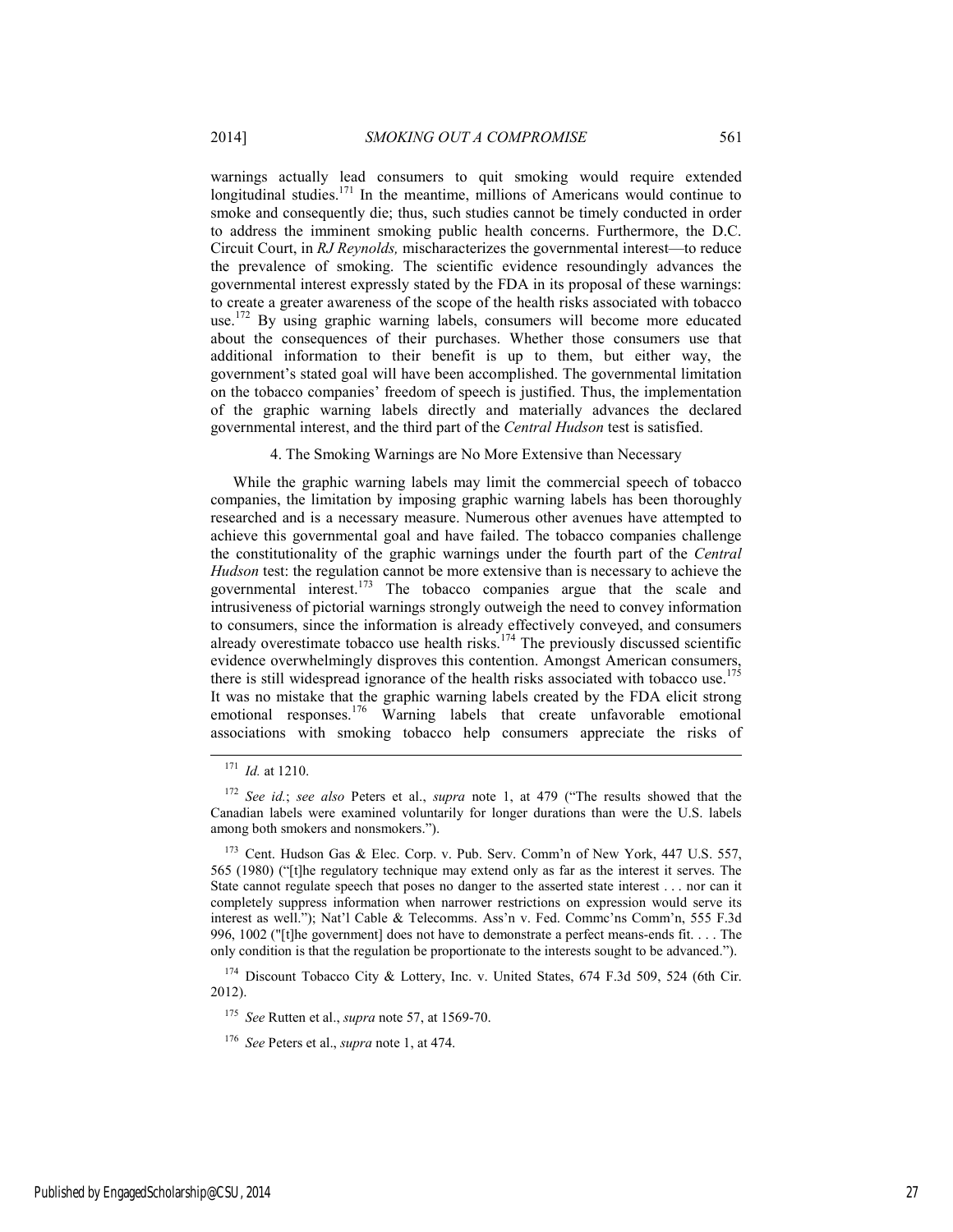smoking.<sup>177</sup> The warning labels aim to create a negative association between cigarettes and consumers to overcome the long-standing 'attractive, cool smoker' image.178 The deep rooted affinity for smoking in American culture is one that will not be easily overcome and necessitates serious, in-your-face interventions to effectively inform Americans.<sup>179</sup> The stronger the negative association is, the more effective the warning will become, ameliorating the current dilemma. The smoking problem is massive; cigarettes are the only legal consumer products in the world that cause one-half of their long-term users to die prematurely; thus, the solution must be proportionately impactful.<sup>180</sup>

The Supreme Court has also provided, under the fourth part of the *Central Hudson* test, that there must be a "reasonable fit between the legislature's ends and the means chosen to accomplish those ends."181 Scholars have argued that the warning labels are not a reasonable fit, because there are other options the government could use to achieve its goal of informing consumers, including: publishing charts and graphs illustrating the health effects of tobacco use; taxation of tobacco products; or banning tobacco use in public places.<sup>182</sup> Each of these avenues have been exhausted by the government, and yet the smoking public health crisis resiliently remains.

Cigarettes are already heavily taxed.183 Since 2002, forty-seven states have increased their tax rates on cigarettes more than 105 times.<sup>184</sup> Early studies suggested that increasing taxes on cigarettes would directly target lower-income populations, suggesting that those who would less be able to afford cigarettes would simply quit.<sup>185</sup> Yet, later studies have found that the recent increase in taxes on cigarettes has actually widened the gap in smoking participation between lower and higher-

<sup>179</sup> *See* Peters et al., *supra* note 1, at 479 ("[T]he mere presentation of hazard information is not sufficient to motivate perceptions of risk. Risk is most readily communicated by information that arouses emotional associations with the activity.").

- <sup>180</sup> *See* SURGEON GENERAL REPORT, *supra* note 1, at 3.
- $181$  Lorillard Tobacco Co. v. Reilly, 533 US 525, 556 (2001).
- <sup>182</sup> *See* Bennett, *supra* note 34, at 1933-34.

 $183$  The cities with the highest combined state-local tax rate are New York City, with a tax of \$5.85 per pack, and Chicago, with a rate of \$4.66 per pack. Anne Boonn, *State Cigarette Excise Tax Rates & Rankings*, CAMPAIGN FOR TOBACCO-FREE KIDS (2013), *available at* http://www.tobaccofreekids.org/research/factsheets/pdf/0097.pdf.

<sup>184</sup> *Id.*; *see also* SURGEON GENERAL REPORT, *supra* note 1, at 851 ("[M]arketing and promotional expenditures of the tobacco industry have become increasingly concentrated on efforts to reduce the prices of tobacco products.").

 <sup>177</sup> *Id.*

<sup>178</sup> *Id.*; *see also Family Smoking Prevention and Tobacco Control Act: Hearing Before the H. Subcomm. on Health of the Comm. on Energy and Commerce*, 110th Cong. 42 (2007) ("The tobacco problem is fundamentally a man-made problem. Cigarettes became one of the most successful consumer products in history in only a few decades and became an everpresent icon of American life—embedded in the culture and promoted by a powerful industry.").

<sup>185</sup> Franks et al., *supra* note 69, at 1873.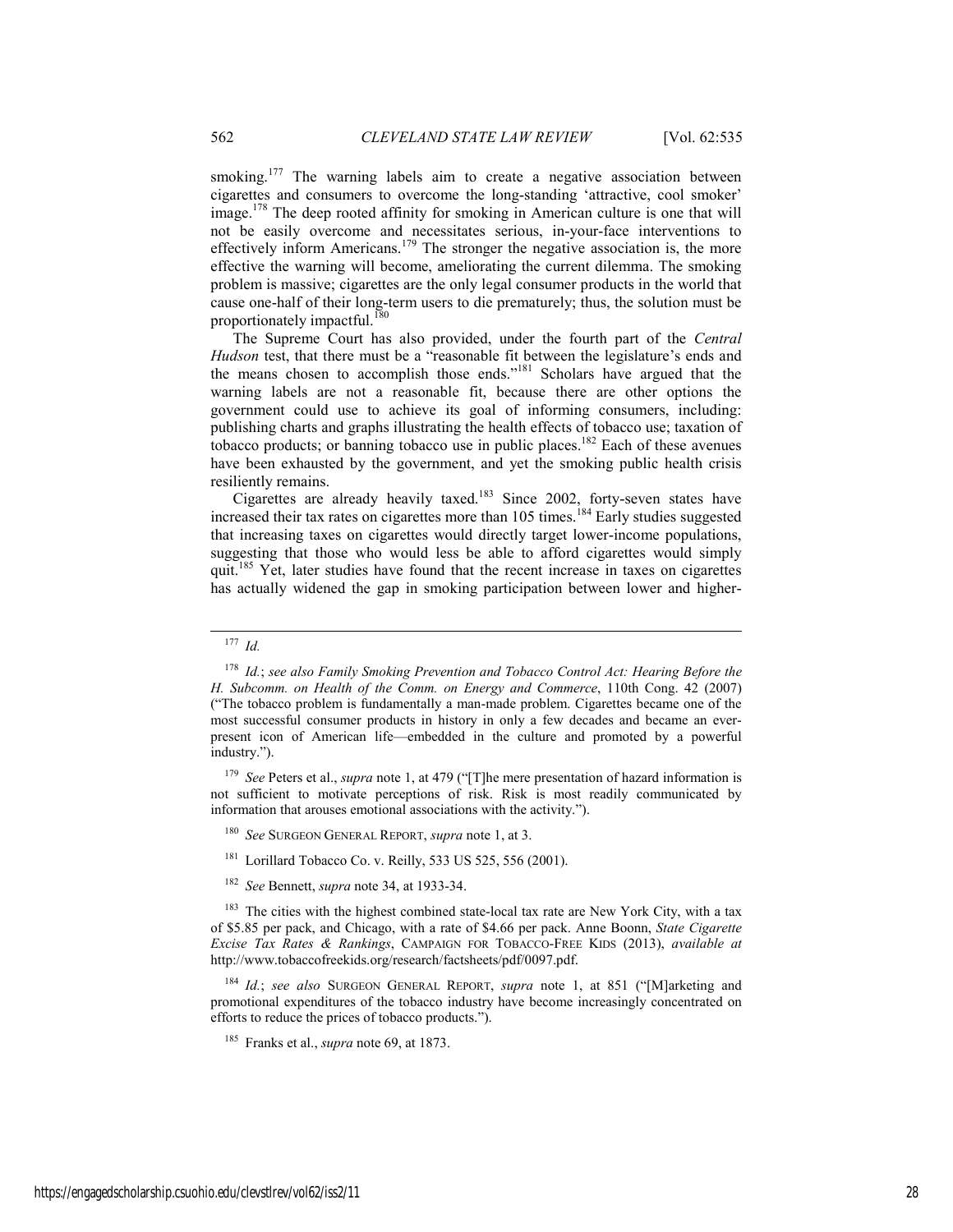income populations.<sup>186</sup> Other studies have found that low-income smokers are relatively insensitive to cigarette pack prices.<sup>187</sup> Thus, as the government is working to decrease the number of smokers, the tobacco companies are passing their decrease in sales on to the remaining consumers they do have, causing prices of cigarettes to be even higher.<sup>188</sup> While it goes against common sense to many, increased prices will not lead to poorer smokers choosing to quit. In fact, when the State of New York chose to increase its tax on cigarettes from \$1.50 per pack in 2004 to \$4.35 per pack in 2010, low-income smokers went from spending 11.6% of their income on cigarettes to 23.6% of their income.<sup>189</sup> In the poorest of families, it is not uncommon for the parents to choose to buy cigarettes before buying food.<sup>190</sup> Increasing prices will not decrease the prevalence of smoking among the poor, and it will only make their plight more difficult. Therefore, it will be more effective to provide persuasive information at the point of purchase. If these low-income populations are faced with warnings, which are understandable to them, they will finally make the choice to quit.

The government has produced charts, graphs, reports, and brochures in its efforts to disseminate information regarding the negative health effects of smoking.<sup>191</sup> The issue remains that these types of resources are least accessible to poorer, less educated people who are most susceptible to the health maladies imposed by smoking. The government has also attempted its own advertising campaigns and community outreach programs to curb smoking.<sup>192</sup> The D.C. Circuit Court analogized the government's efforts against the tobacco companies' giant marketing campaigns as being "like [the government] bringing a butter knife to a gun fight."<sup>193</sup> In 2008 alone, tobacco companies spent \$9.94 billion on marketing.<sup>194</sup>

189 Jeannine Stein, *The Poorest New York Smokers Spend a Quarter of their Income on Cigarettes*, TAKEPART (Sept. 20, 2012), http://www.takepart.com/article/2012/09/20/ poorest-new-york-smokers-spend-quarter-their-income-cigarettes.

190 Armour et al., *supra* note 73, at 4.

 $95$  Generally, government organizations that publish and distribute tables, charts, pamphlets, and website information include: the Center for Disease Control and Prevention, the Surgeon General, the Food and Drug Administration, the National Cancer Institute, Smokefree.gov, the National Institute on Drug Abuse, and the Department of Health and Human Services. These organizations demonstrate just some of the government's efforts at the federal level.

<sup>192</sup> *See* SURGEON GENERAL REPORT, supra note 1; *see also Family Smoking Prevention and Tobacco Control Act: Hearing Before the H. Subcomm. on Health of the Comm. on Energy and Commerce*, 110th Cong. 42 (2007) ("Despite the numerous Federal and state initiatives, tobacco still claims hundreds of thousands of lives every year.").

<sup>193</sup> R.J. Reynolds Tobacco Co. v. Food & Drug Admin., 696 F.3d 1205, 1221 (D.C. Cir. 2012).

194 SURGEON GENERAL REPORT, *supra* note 1, at 10.

 <sup>186</sup> *Id.*

<sup>187</sup> *Id.*

Lorna Schmidt, FACT SHEET, CAMPAIGN FOR TOBACCO-FREE KIDS, TOBACCO AND SOCIOECONOMIC STATUS (Jan. 31, 2013), *available at* http://www.tobaccofreekids.org/ research/factsheets/pdf/0260.pdf.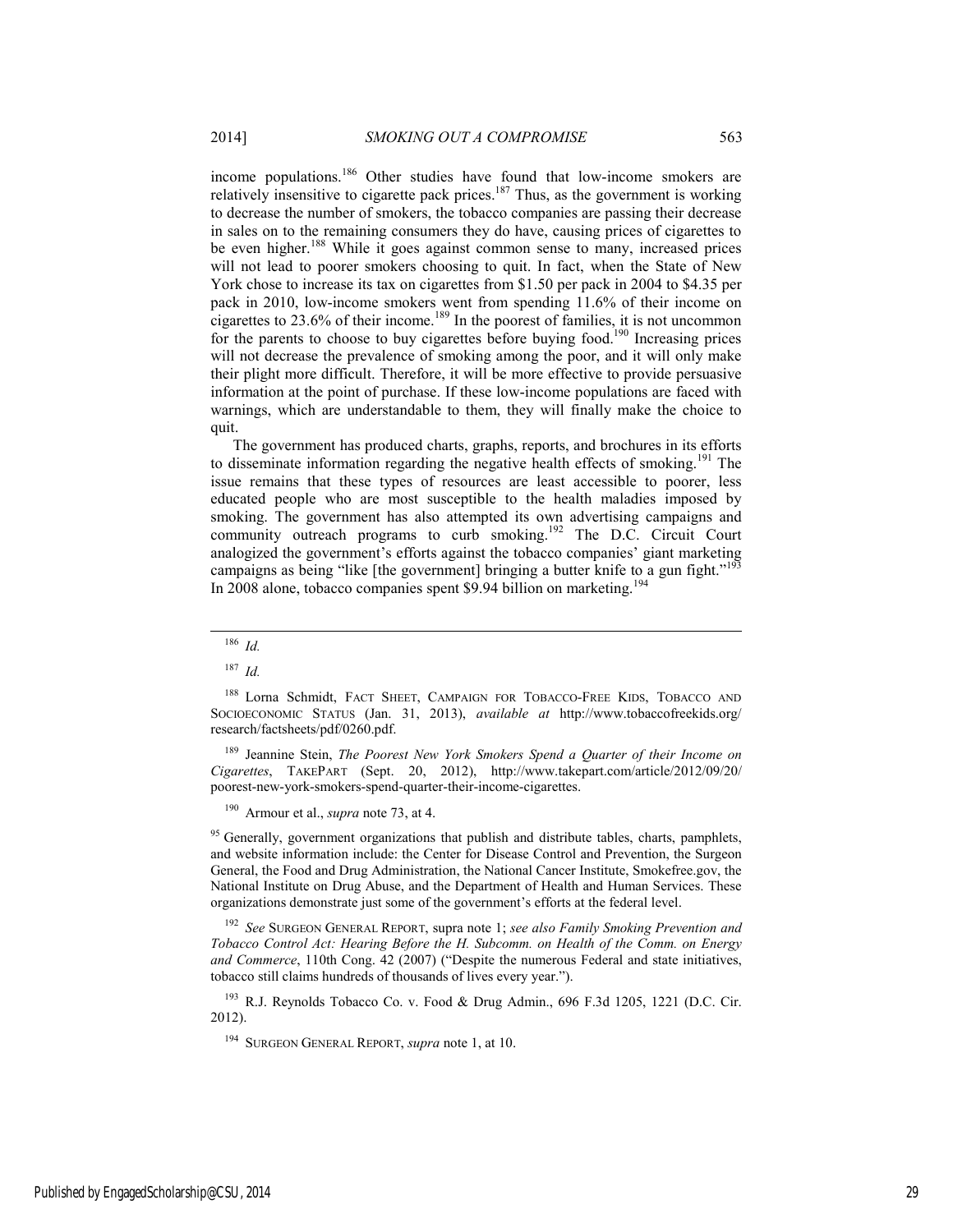All of the government's methods have failed to achieve the level of effectiveness that is anticipated from providing factual information to consumers directly via graphic warnings. With these pictorial warnings, smokers who smoke a pack of cigarettes per day will be exposed to the health warnings 7,000 times per year each time they reach for a cigarette from their pack.<sup>195</sup> The use of pictures in harmony with the textual warnings ensures that the most vulnerable—children and the poor are exposed to and understand the health consequences associated with smoking. The fourth part of the Central Hudson test is satisfied; the FDA extensively researched the effectiveness of these particular warnings. Predictably, these warnings will have a strong effect on consumers' increased knowledge of the health hazards associated with smoking.

Under the *Central Hudson* intermediate scrutiny standard, it is apparent that the FDA's graphic cigarette warning labels are constitutional. The Supreme Court, in *Central Hudson*, established this test to accomplish a goal of balancing between necessary governmental limits to commercial speech and allowing corporations to have artistic license in presenting their products to consumers.<sup>196</sup> The *Central Hudson* test is aimed at the essence of the First Amendment's goal to provide consumers with a safe marketplace—a marketplace that also allows consumers to hold the power to choose which products they purchase without meddlesome government regulation. Since the FDA's proposed cigarette warnings pass each part of this test, the warnings satisfy that balance. The warnings are a necessary and appropriate governmental limitation on the tobacco companies' packaging in light of the serious consequences caused by smoking cigarettes.

#### VI. CONCLUSION

"To have hundreds of thousands of premature deaths caused by these modifiable risk factors is shocking and should motivate a serious look at whether our public health system has sufficient capacity to implement interventions and whether it is currently focusing on the right set of interventions."<sup>197</sup> The litigious American society has created a market where many of the products consumers purchase contain some sort of warning label. Consumers become accustomed to product warnings, and they fail to consider the message warnings convey. When certain products become particularly harmful to the American public health, it becomes necessary for the government to intervene and protect the spirit of the First Amendment: "the robust and free flow of accurate information . . . . .<sup>198</sup> The public health crisis created by smoking is one of the most serious issues facing American society today. This should be particularly alarming, because this epidemic is not caused by disease beyond human control, but rather it is self-inflicted. When such self-infliction becomes so widespread, it is apparent that sweeping government action is necessary.

 <sup>195</sup> *Id.* at 715.

<sup>196</sup> *See* Cent. Hudson Gas & Elec. Corp. v. Pub. Serv. Comm'n of N.Y., 447 U.S. 557 (1980).

<sup>197</sup> HARVARD PUBLIC HEALTH PRESS RELEASE, *supra* note 54 (quoting associate professor of international health at the Harvard School of Public Health and the study's senior author, Majid Exxati).

<sup>198</sup> Nat'l Elec. Mfrs. Ass'n v. Sorrell, 272 F.3d 104, 114 (2d Cir. 2001).